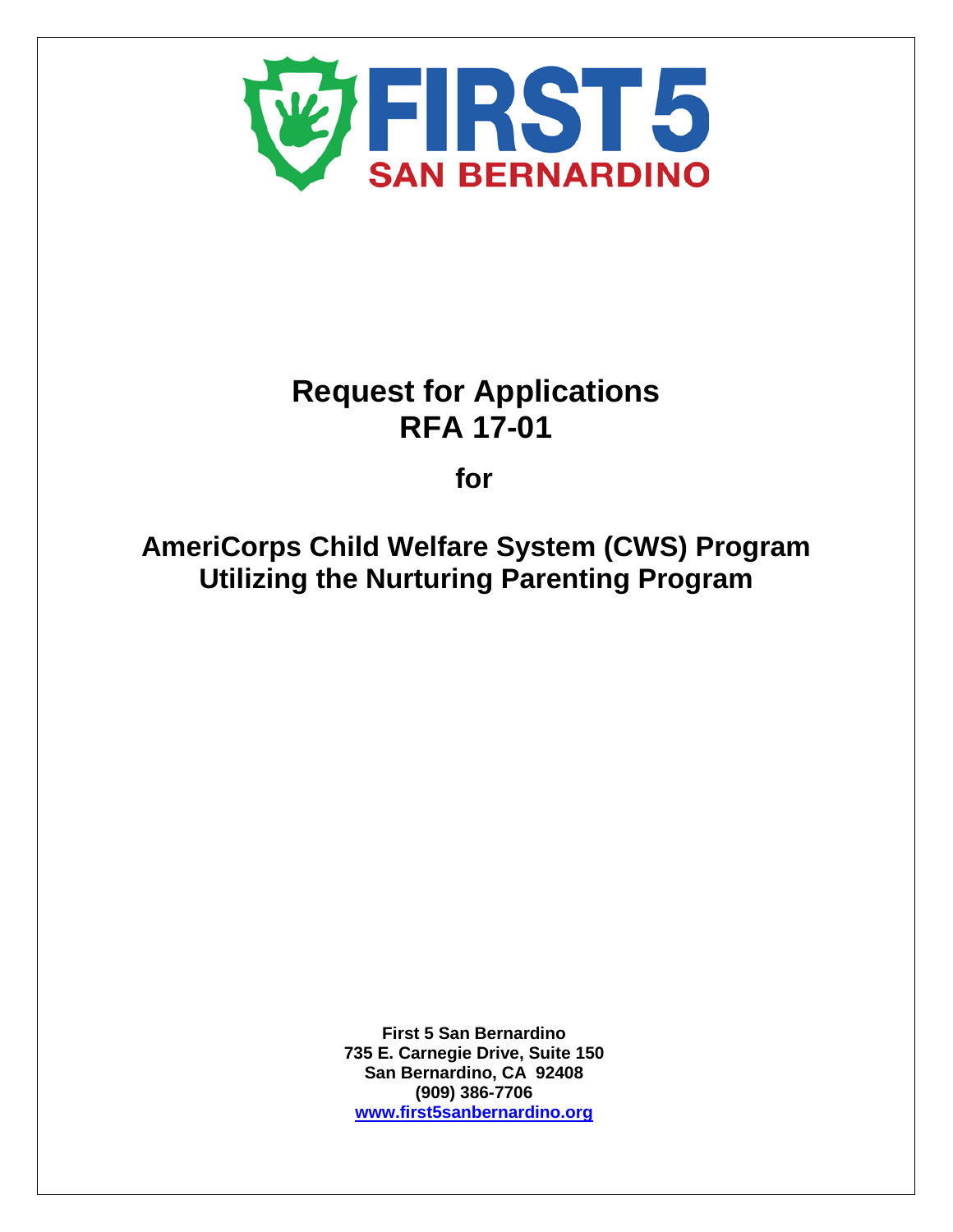## TABLE OF CONTENTS

| I.    |                                                                             |  |
|-------|-----------------------------------------------------------------------------|--|
|       | Purpose<br>Minimum Requirements                                             |  |
|       | Questions                                                                   |  |
|       | Correspondence                                                              |  |
|       | Admonition to Proposer(s)                                                   |  |
|       | <b>Qualifications Submission Deadline</b>                                   |  |
| Ш.    |                                                                             |  |
| III.  |                                                                             |  |
|       | Contingencies                                                               |  |
|       | Modifications                                                               |  |
|       | <b>Qualifications Submission</b><br><b>Best Value Evaluation Process</b>    |  |
|       | Inaccuracies or Misrepresentations                                          |  |
|       | <b>Incurred Costs</b>                                                       |  |
|       | <b>Qualifications Packet Confidentiality</b>                                |  |
|       | <b>Negotiations</b>                                                         |  |
|       | <b>Local Preference Policy</b>                                              |  |
| IV.   |                                                                             |  |
|       | Announcement                                                                |  |
|       | <b>Period of Contract</b>                                                   |  |
|       | Minimum Proposers Requirements<br><b>Program Description and Objectives</b> |  |
|       | <b>Program Requirements</b>                                                 |  |
|       | <b>Program Restrictions</b>                                                 |  |
|       | <b>Program Definitions</b>                                                  |  |
|       | <b>Reference Documents</b>                                                  |  |
| V.    |                                                                             |  |
|       | <b>General and Service Responsibilities</b>                                 |  |
| VI.   |                                                                             |  |
|       | <b>General Responsibilities</b>                                             |  |
|       | <b>Fiscal Provisions</b>                                                    |  |
|       | <b>Right to Monitor and Audit</b>                                           |  |
| VII.  |                                                                             |  |
| VIII. |                                                                             |  |
|       | <b>Equal Opportunity Program</b>                                            |  |
|       | <b>Civil Rights Compliance</b>                                              |  |
|       | <b>Employment of Former Commission Administrative Officials</b>             |  |
| IX.   |                                                                             |  |
| Х.    |                                                                             |  |
| XI.   |                                                                             |  |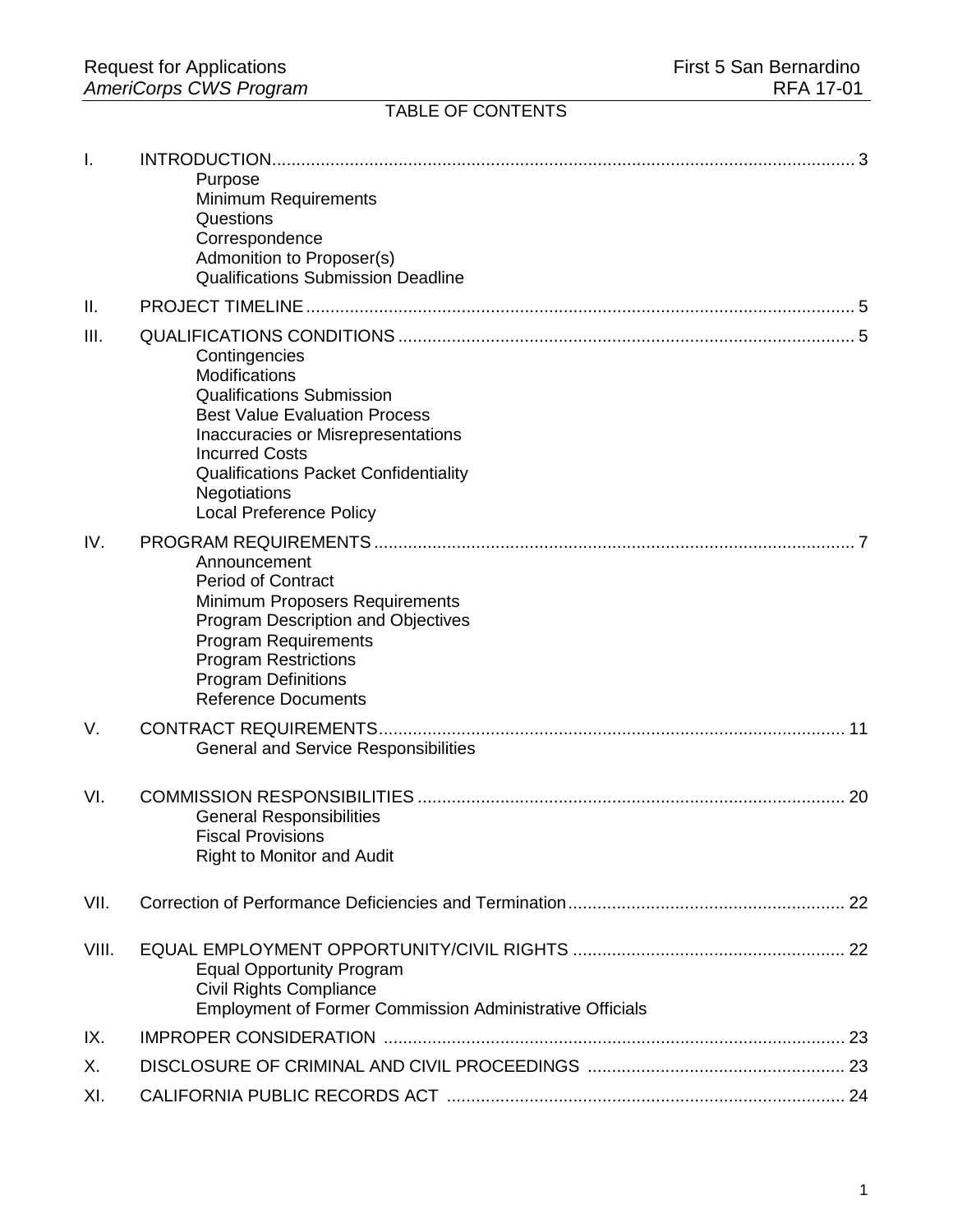| <b>Request for Applications</b><br><b>AmeriCorps CWS Program</b> |                                                                                                                | First 5 San Bernardino |
|------------------------------------------------------------------|----------------------------------------------------------------------------------------------------------------|------------------------|
|                                                                  |                                                                                                                | RFA 17-01              |
| XII.                                                             | General<br><b>Qualifications Presentation</b><br><b>Submission Format</b>                                      | 24                     |
| XI.                                                              | <b>Evaluation Process</b><br><b>Evaluation Criteria</b><br>Contract Award<br>Appeals<br><b>Final Authority</b> | 25                     |
|                                                                  |                                                                                                                | 28                     |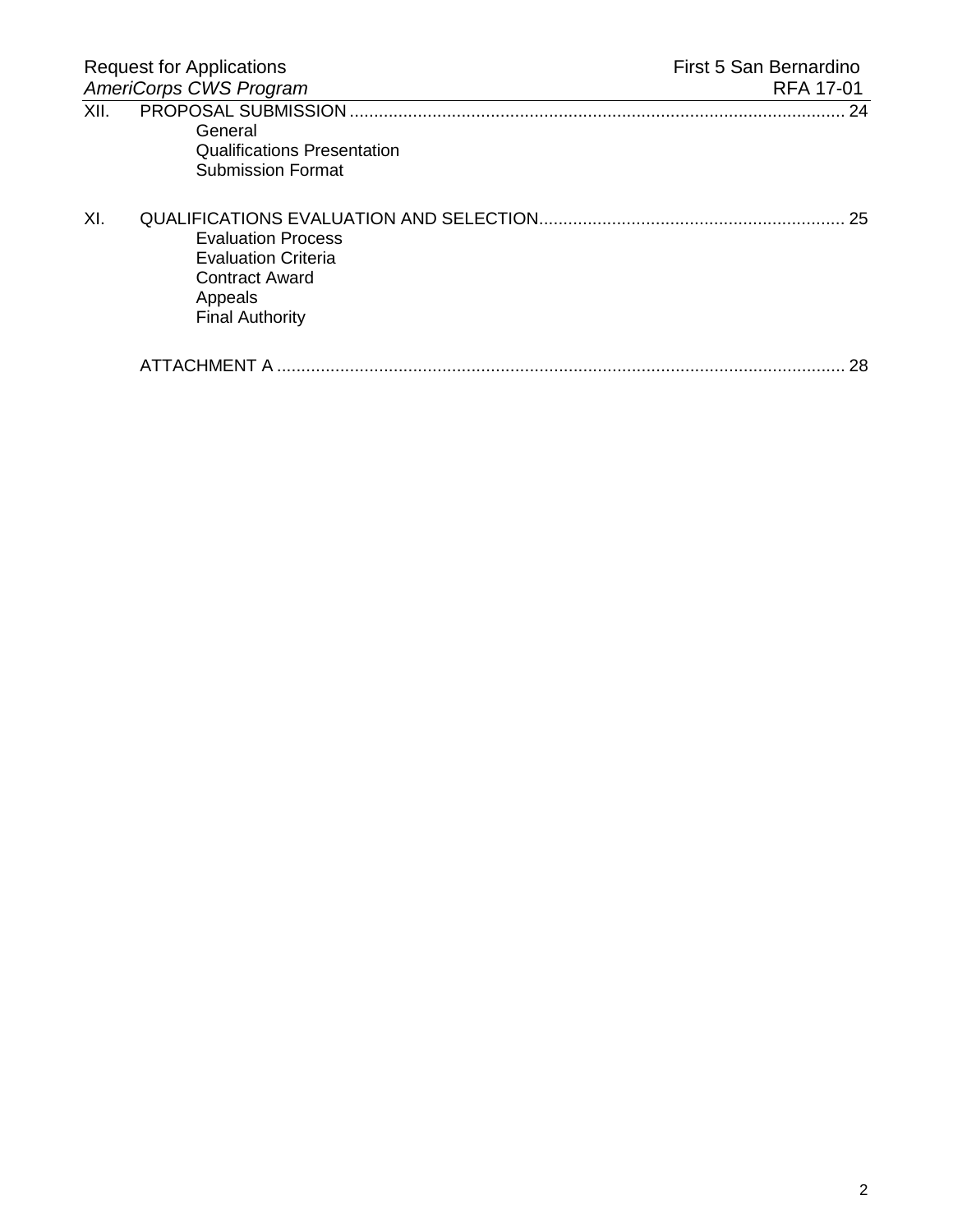## **I. INTRODUCTION**

#### **Purpose**

The Children and Families Commission for San Bernardino County (First 5 San Bernardino) was created in December, 1998 in order to realize the benefits of [Proposition 10](http://first5sanbernardino.org/Portals/39/pdf/CaChildrenandFamilyCommission.pdf) (California Children and Families Act) for the County's youngest residents and their families. The act created a program for the purpose of promoting, supporting, and improving the early development of children from the prenatal stage to five years of age, under the guidance of the Children and Families Commission for San Bernardino, and in collaboration with the community and agencies providing services to children. Since 1998, First 5 San Bernardino (F5SB) has invested more than \$187 million dollars to ensure a better future for children age 0-5 and their families.

With many years of data collected and analyzed, F5SB is able to articulate specific needs of children and their families from a systems building perspective. This has guided not only the revision of the F5SB Strategic Plan but also development of the initiative to assist families and communities in being engaged, supported and strengthened through culturally effective resources and opportunities that assist them in nurturing, caring, and providing for their children's success and well-being.

I**n 2015, F5SB invested in Family and Community Support Partnerships for Family Support Services** (FCSP-FSS) as the selected initiative to support goals under First 5's Strategic Priority Area 1 – Children and Families.

Analysis of data from the most recent Commission investments indicates that the greatest positive gains for families were attained from the parenting education component with a structured case management component.

As a result of positive outcomes experienced by F5SB with their current FCSP-FSS contracts utilizing the Nurturing Parenting curriculum, F5SB seeks to expand the reach and implement the Child Welfare Services (CWS) AmeriCorps Program. F5SB will fund two (2) AmeriCorps positions to serve families at one selected agency that is not currently funded as a FCSP-FSS contractor. The purpose in designing this opportunity is to partner with Prevent Child Abuse California (PCA CA) to establish the protocol of the Nurturing Parenting Program (NPP) dosage level for the Child Welfare System Improvement CWS AmeriCorps Program, administered by PCA CA.

There are distinct Roles and Responsibilities for each participating CWS AmeriCorps Program agency/member:

- A. PCA CA serves as the lead agency for the CWS AmeriCorps Program, in collaboration with Partner Agencies in various counties around the state of California. PCA CA is part of The Child Abuse Prevention Center, which serves as a Nurturing Parenting Center and employs NPP certified trainers. PCA CA provides Partners with intensive training in NPP as well as ongoing technical assistance and refresher trainings.
- B. First 5 San Bernardino is responsible for recruiting, hiring, and supervising CWS AmeriCorps members. The F5SB Supervisor and participating AmeriCorps members must be trained in NPP (at least 24 hours of training, usually 4 days of 6-hr trainings during a week near the beginning of the member's term of service).
- C. Contractor Site Supervisors provide additional trainings and support to members and oversight for the NPP component of their specific program design. Site Supervisors collaborate with others in the community to establish referrals for at-risk parents to be connected to NPP. Site Supervisors also ensure that reporting requirements are met.
- D. CWS AmeriCorps members have committed to a term of National Service. Members must be open minded and willing to receive intensive NPP training, and then assist their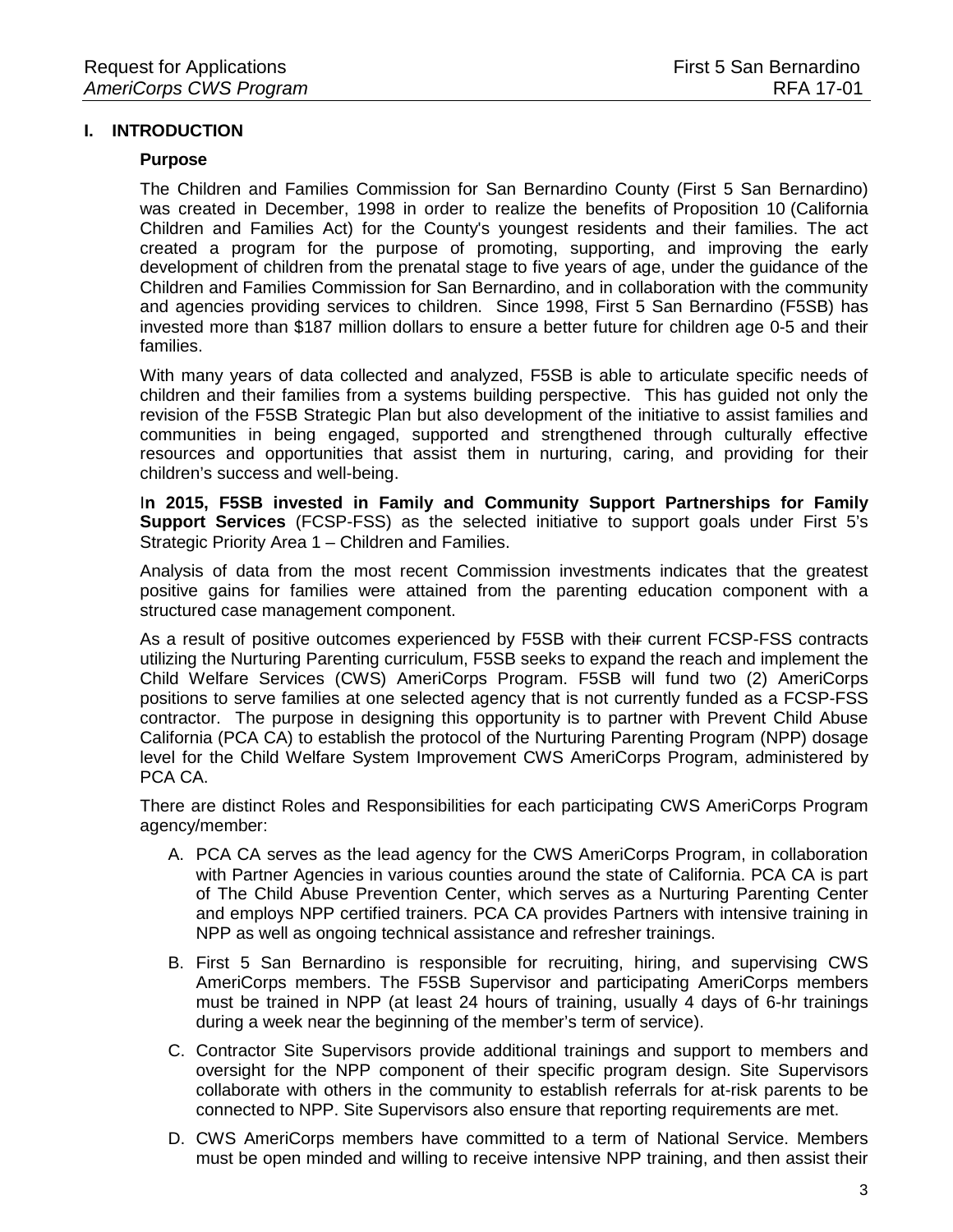hosting agency with implementing the NPP component of their programs. Members will facilitate NPP lessons directly with parents, including Veteran parents, as well as case management with participants, and will complete the required reporting documentation and processes.

Agencies applying for this opportunity must have provided Nurturing Parenting Programs for a minimum of two years and must not be currently funded by First 5 San Bernardino under the FCSP-FSS Initiative. The selected host agency will be required to utilize the AmeriCorps members to provide Nurturing Parenting Programs (NPP) and case management services to families at risk of entering the Child Welfare System (CWS).

#### **Minimum Requirements**

Agency(s) must:

- 1. Have expertise and two (2) years experience in delivering the Nurturing Parenting Program.
- 2. Have the administrative and fiscal capability to provide and manage the proposed services and to ensure an adequate program deliverables are adhered to.
- 3. Ensure that AmeriCorps member collects and organizes performance data on an ongoing basis, tracks progress toward meeting the Performance Measures **(Attachment A)**, and corrects performance deficiencies promptly. Contract agency is also responsible for managing the day-to-day service activities of the CWS AmeriCorps Program and NPP program participants.
- 4. Meet other requirements listed in this RFA.
- **5. FISCAL PROVISIONS: There shall be no financial remuneration to or from either party for any services provided as part of this agreement.**

#### **Questions**

Questions regarding the contents of this RFA must be submitted in writing on or before **12 P.M. PST, Friday, January 13, 2017 and directed to the individual listed below. The questions and answers will be compiled and posted on the First 5 San Bernardino website as an addendum to this RFA.** 

## **Correspondence**

All correspondence, **including qualifications submissions and questions**, are to be submitted in writing to:

First 5 San Bernardino ATTN: AmeriCorps (CWS) Program RFA 17-01 735 E. Carnegie Drive, Suite 150 San Bernardino, CA 92408

Mary Jaquish, Program Supervisor; miaquish@cfc.sbcounty.gov

## **Admonition to Agency(s)**

Once the RFA has been issued and during the evaluation process, the individual identified above is the sole contact point for any inquiries relating to this RFA. Only if authorized by the Commission's contact may other Commission Staff provide information. Any violation of this procedure may be grounds for disqualification of the proposing agency. It is the responsibility of the proposing agency to ensure that the RFA questions arrive in a timely manner.

#### **Qualifications Submission Deadline**

**All qualifications submissions must be received at** 735 E. Carnegie Drive, Suite 150 San Bernardino, CA 92408 no later than 4 P.M. (PST) on February 3, 2017. Facsimile or electronically transmitted submissions will not be accepted since they do not contain original signatures. Postmarks will not be accepted in lieu of actual receipt. Late submissions will not be considered**.**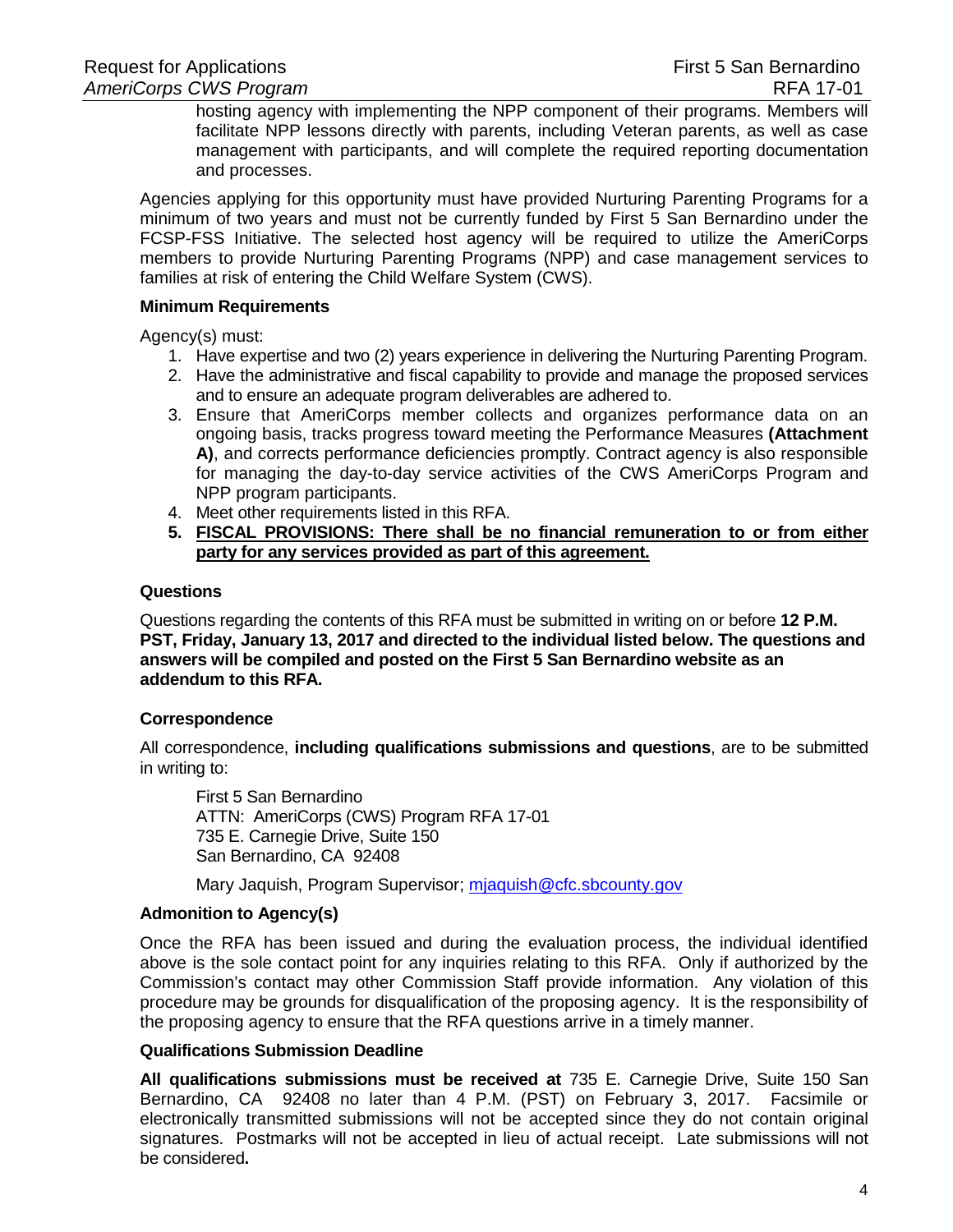## **II. PROJECT TIMELINE**

| <b>ACTIVITY</b>                                                                                  | <b>DATE</b>                                             |  |  |
|--------------------------------------------------------------------------------------------------|---------------------------------------------------------|--|--|
| <b>RFA Release</b>                                                                               | Wednesday, January 4, 2017                              |  |  |
| Deadline for Question Submissions                                                                | Friday, January 13, 2017<br>No later than 12 Noon, PST  |  |  |
| <b>Deadline for Proposal Submission</b>                                                          | Friday, February 3, 2017<br>No later than 4:00 P.M. PST |  |  |
| Tentative date to inform of Unsuccessful<br>Proposals at the Administrative Phase (No<br>Appeal) | Tuesday, February 7, 2017                               |  |  |
| Tentative date to inform of Unsuccessful<br>Proposals                                            | Friday, February 10, 2017                               |  |  |
| Tentative Deadline to request Appeal                                                             | Wednesday, February 15, 2017                            |  |  |
| Tentative date for Commission Approval of<br>Contracts                                           | Wednesday, March 1, 2017                                |  |  |
| Tentative Start Date for Contract(s)                                                             | Thursday, March 2, 2017                                 |  |  |

The above dates are subject to change as deemed necessary by the Commission.

## **III.QUALIFICATIONS CONDITIONS**

#### **Contingencies**

- 1. Award for this program is contingent on the availability of California Children and Families Trust Fund monies. This RFA does not commit the Commission to award a contract. **There shall be no financial remuneration to or from either party for any services provided as part of this agreement.**
- 2. The Commission will award a contract based on the qualifications that best meet the needs of the Commission.
- 3. The Commission reserves the right to accept or reject any or all qualifications submissions if the Commission determines it is in the best interest of the Commission to do so. The Commission will notify proposer(s) in writing, if the Commission rejects all qualifications submissions.

## **Modifications**

The Commission has the right to issue addenda or amendments to this RFA. The Commission also reserves the right to terminate this procurement process at any time. Addenda or amendments to this RFA will be posted on the same website as the RFA.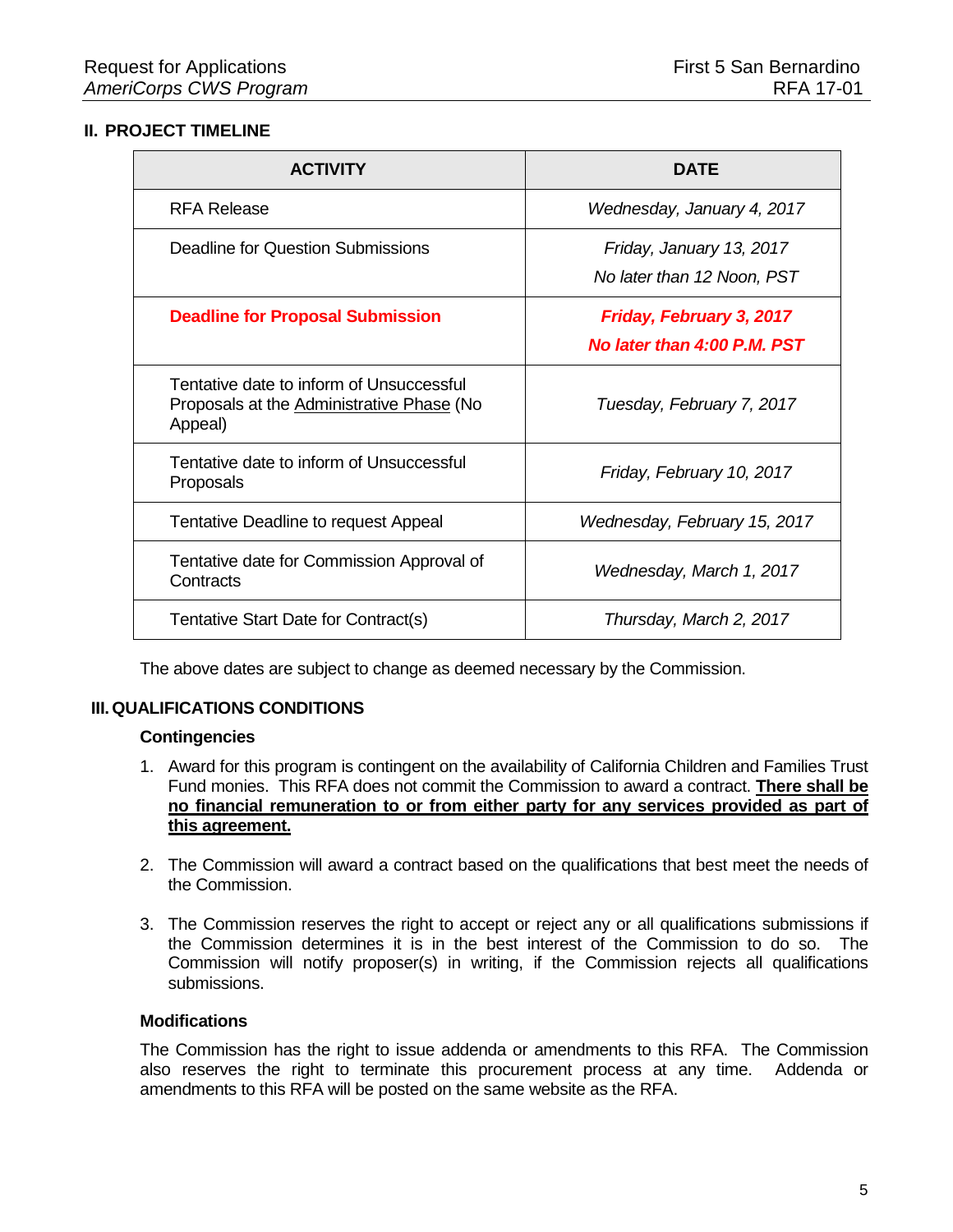## **Qualifications Submission**

To be considered, all qualifications submissions must be submitted in the manner set forth in this RFA. **It is the proposer's responsibility to ensure that its qualifications submission arrives on or before the specified time.** All submitted materials become the property of the Commission.

#### **Best Value Evaluation Process**

The Commission will award a contract(s) based on the proposal(s) that best meets the needs of children age 0-5 and their families as demonstrated through reliable data sources, alignment with the First 5 San Bernardino Strategic Plan and ability to obtain and demonstrate measurable outcomes. At the Commission's discretion, considerations such as population demographics and geography may also factor into a decision as to which services and/or products provide the best value to the Commission. Other considerations may include:

- (a) Qualifications of key staff
- (b) Relevant program/service experience
- (c) Past performance demonstrated by reliable outcomes data
- (d) Strength of outreach and marketing strategies
- (e) Any other relevant factors listed in the RFA.

#### **Inaccuracies or Misrepresentations**

If in the course of the RFA process or in the administration of a resulting contract, the Commission determines that the Proposer has made a material misstatement or misrepresentation or that materially inaccurate information has been provided to the Commission, the proposer(s) may be terminated from the RFA process or in the event a contract has been awarded, the contract may be immediately terminated.

In the event of a termination under this provision, the Commission is entitled to pursue any available legal remedies.

#### **Incurred Costs**

This RFA does not commit the Commission to pay any costs incurred in the preparation of a qualifications submission in response to this request and proposer agrees that all costs incurred in developing the qualifications submission is the proposer's responsibility.

#### **Qualifications Packet Confidentiality**

Proposer(s) should be aware that qualifications submissions are subject to the California Public Records Act (Government Code section 6250 et seq.). If any proposer's submission contains trade secrets or other information, which is proprietary by law, the proposer must notify the Commission of its request to keep that information confidential.

The request to keep proprietary information confidential must be made in writing and attached to the envelope or other medium used to submit the qualifications. The confidential or proprietary information shall be readily separable from the response in order to facilitate eventual public inspection of the non-confidential portion of the response.

The Commission will review the request and notify the proposer in writing of its decision as to whether confidentiality can be maintained under law. If confidentiality cannot be maintained, the proposer has the option of withdrawing the submission or advising the Commission of its understanding that this information will become public record. The price of products offered or the cost of services proposed shall not be designated as proprietary or confidential information.

In the event a public records request is made for information designated by the proposer as confidential or proprietary and if the Commission has made a determination as to the confidential or proprietary nature of the information, the Commission will notify the proposer of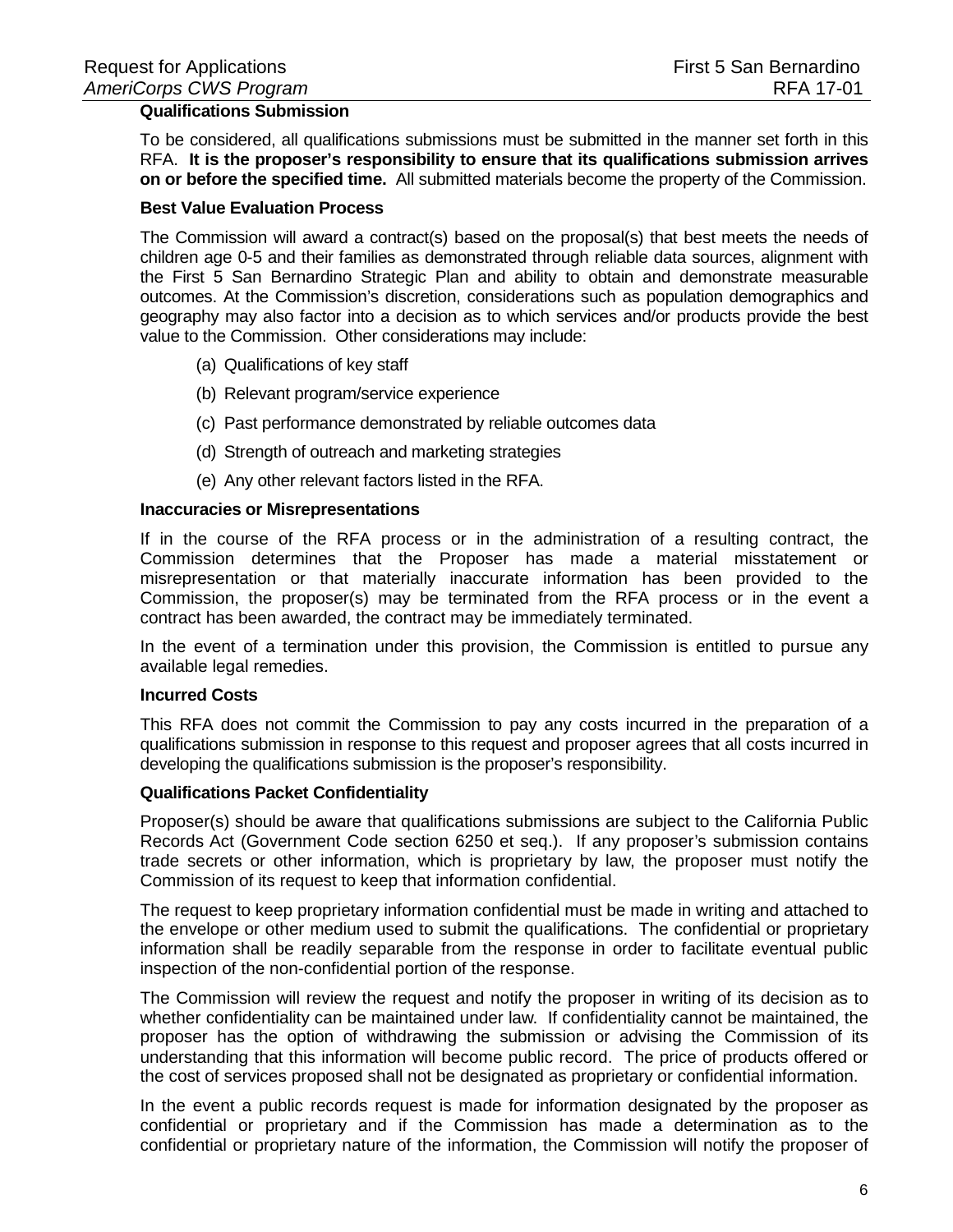the request. The proposer will have an opportunity to seek a determination from the appropriate court as to the disclosure or non-disclosure of the information.

#### **Negotiations**

The Commission may require the potential Contractor(s) selected to participate in negotiations, and to submit revisions to, technical information, and/or other items from their submission(s) as may result from these negotiations.

## **Local Preference Policy**

The County of San Bernardino (County) and the Commission have adopted a preference for vendors whose principal place of business is located within the boundaries of the County. More information can be found in the link provided on Page 11, Reference Documents.

#### **IV. PROJECT REQUIREMENTS**

#### **Announcement**

First 5 San Bernardino, hereafter referred to as the "Commission or F5SB," is seeking proposals from qualified organizations, hereinafter referred to as "Proposers," or "Contractors," to serve as the host for two (2) AmeriCorps members and provide reasonable accommodations for AmeriCorps members to assist families in a one-to-one or small group setting to meet performance objectives. Allow service sites to display signage with national service identification as provided by First 5 San Bernardino and Prevent Child Abuse California. Agree to adhere to 45 CFR Chapter XXV §2520-2550 and AmeriCorps Provisions as a host for sites under the oversight of the Commission as Project Administrator. These documents are available for reference at: [http://www.nationalservice.gov/build-your-capacity/grants/managing-AmeriCorpss-grants](http://www.nationalservice.gov/build-your-capacity/grants/managing-americorps-grants) and [http://www.gpo.gov/fdsys/pkg/CFR-2012-title45-vol4/pdf/CFR-2012-title45-vol4-subtitleB](http://www.gpo.gov/fdsys/pkg/CFR-2012-title45-vol4/pdf/CFR-2012-title45-vol4-subtitleB-chapXXV.pdf)[chapXXV.pdf](http://www.gpo.gov/fdsys/pkg/CFR-2012-title45-vol4/pdf/CFR-2012-title45-vol4-subtitleB-chapXXV.pdf)

#### **Period of Contract**

One contract will be awarded through this RFA commencing March 2, 2017 through September 30, 2017. The Commission may, but is not obligated to, extend the awarded contract(s) for one (1) additional year as needed. The Commission reserves the right, after contract endorsement, to amend the resulting contract as needed through the term of the contract to best meet the needs of all parties.

#### **Minimum Proposer Requirements**

Proposers must:

- (a) Have a minimum of two (2) year-history of demonstrated capacity providing likeservices as proposed serving children 0-5 and their families.
- (b) Have no record of unsatisfactory performance. Contractors who are or have been seriously deficient in current or recent contract performance, in the absence of circumstances properly beyond the control of the Contractor, shall be presumed to be unable to meet this requirement.
- (c) Have the ability to maintain adequate files and records and meet statistical reporting requirements.
- (d) Have the administrative capacity to provide management of the AmeriCorps members.
- (e) Meet other presentation and participation requirements listed in this RFA.
- (f) Have the capacity to effectively outreach, advocate and market program services.

## **Program Description & Objectives**

For the past seven years, First 5 San Bernardino (F5SB) has partnered with the Prevent Child Abuse California (PCA CA) AmeriCorps program by investing matching dollars to support positions providing school readiness activities in preschools throughout San Bernardino County.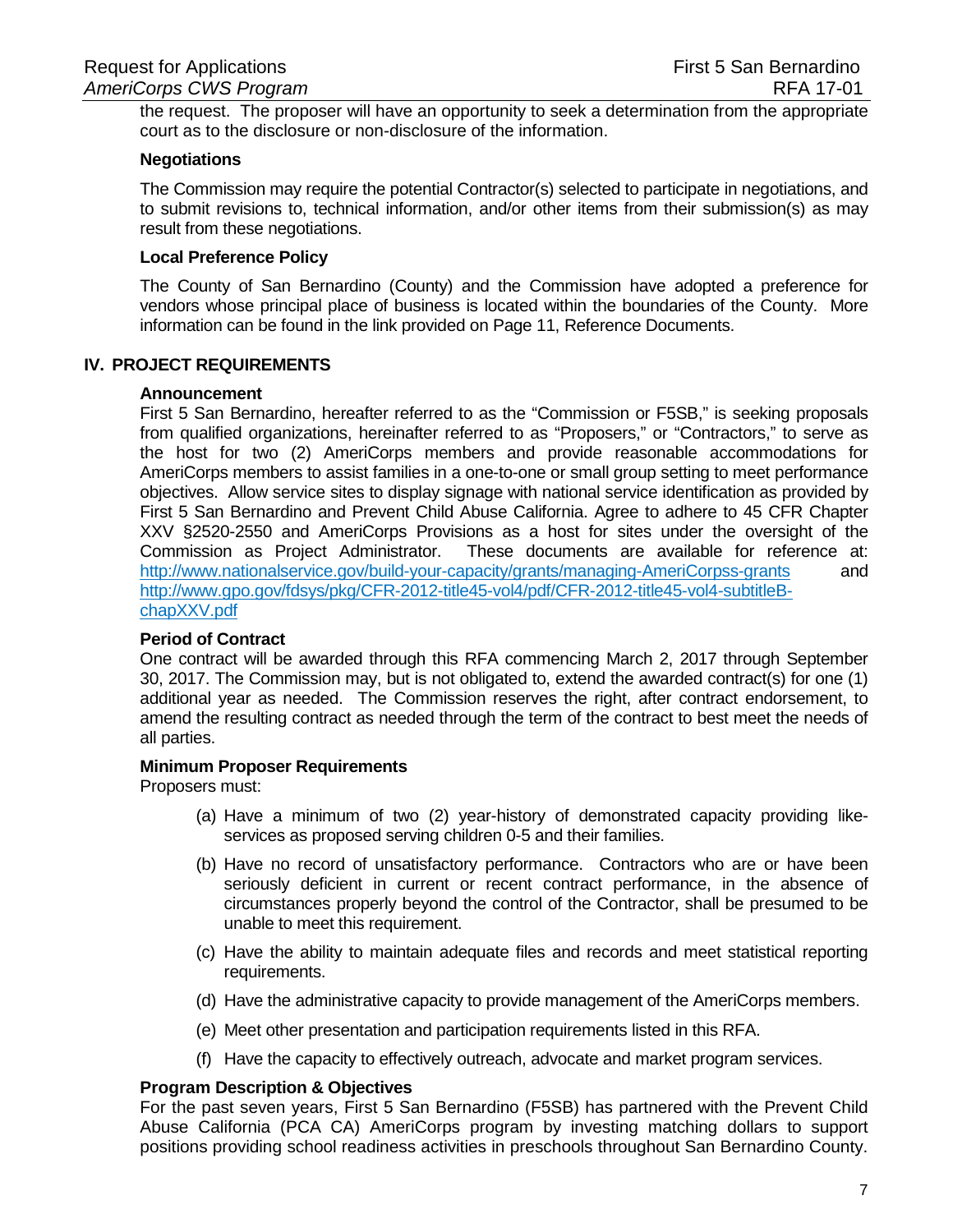AmeriCorps State and National is a service program that grants funding to a broad network of public and nonprofit organizations to provide assistance in recruiting, training and supervising AmeriCorps members to meet critical community service needs.

In conjunction with school readiness activities, F5SB has adopted the Strengthening Families Framework to be integrated into programs for its design to utilize the five protective factors that contribute to families being safe, healthy, nurturing and self-sustaining. When these Protective Factors are present and robust, families are less likely to experience child abuse or neglect, and are more equipped to create environments for young children's optimal development. The protective factors framework is in alignment with the First 5 San Bernardino Mission and Vision and First 5 San Bernardino Strategic Plan.

Through the Investing in Children RFP, released in 2011, First 5 San Bernardino (F5SB) sought to support improved parenting and family self-sufficiency outcomes for parents and caregivers of children 0-5 through NPP. Analysis of data from the most recent Commission investments indicates that positive gains for families were attained from the parenting education component.

Through this RFA 17-01, the Commission seeks to recruit an agency to host two (2) AmeriCorps members to participate in PCA CA CWS AmeriCorps Nurturing Parenting Program, for a sixmonth term.

## **Objective**

- 1. The objective of this RFA through the CWS AmeriCorps Program is to provide two (2) AmeriCorps members in service to one agency. The goal for the one agency to host two (2) AmeriCorps members is to gain improved family outcomes and the reduction of child abuse for parents/caregivers of children age 0-5 by investing in services to families in need of the skills consistent with the Five Protective Factors.
- 2. Parents will receive crisis intervention and parenting education services. Parents will not enter/re-enter the Child Welfare System. Parents will reduce their risk for child abuse and neglect behaviors, increase their parenting knowledge, and decrease their level of stress. Veteran parents will complete Corporation for National and Community Service (CNCS)-supported crisis support and parenting education assistance.
- 3. The First 5 San Bernardino Strategic Plan identifies Children and Families in Strategic Priority Area (SPA) 1, through Goal 1.3 – Family and Community Support and Partnerships, of which three of the objectives are included in this RFA:
	- Children are free from abuse and neglect
	- Parents provide developmentally appropriate care
	- Families are resilient

These objectives support Goal 1.3 that "Families and communities are engaged, supported, and strengthened through culturally effective resources and opportunities that assist them in nurturing, caring, and providing for their children's success and well-being." The results of implementing the CWS AmeriCorps Program will be defined by Performance Measure Targets listed in Attachment A.

The CWS AmeriCorps Program model will utilize the evidence-based Nurturing Parenting Program as the primary service delivery with case management as a supportive service.

## **Program Requirements**

Recognizing that all young children and their families deserve the same opportunities to succeed, regardless of demographic, geographic or economic considerations, First 5 San Bernardino will invest in programs that support improved family outcomes through various approaches to strengthening the families of children 0-5. From a targeted, systematic approach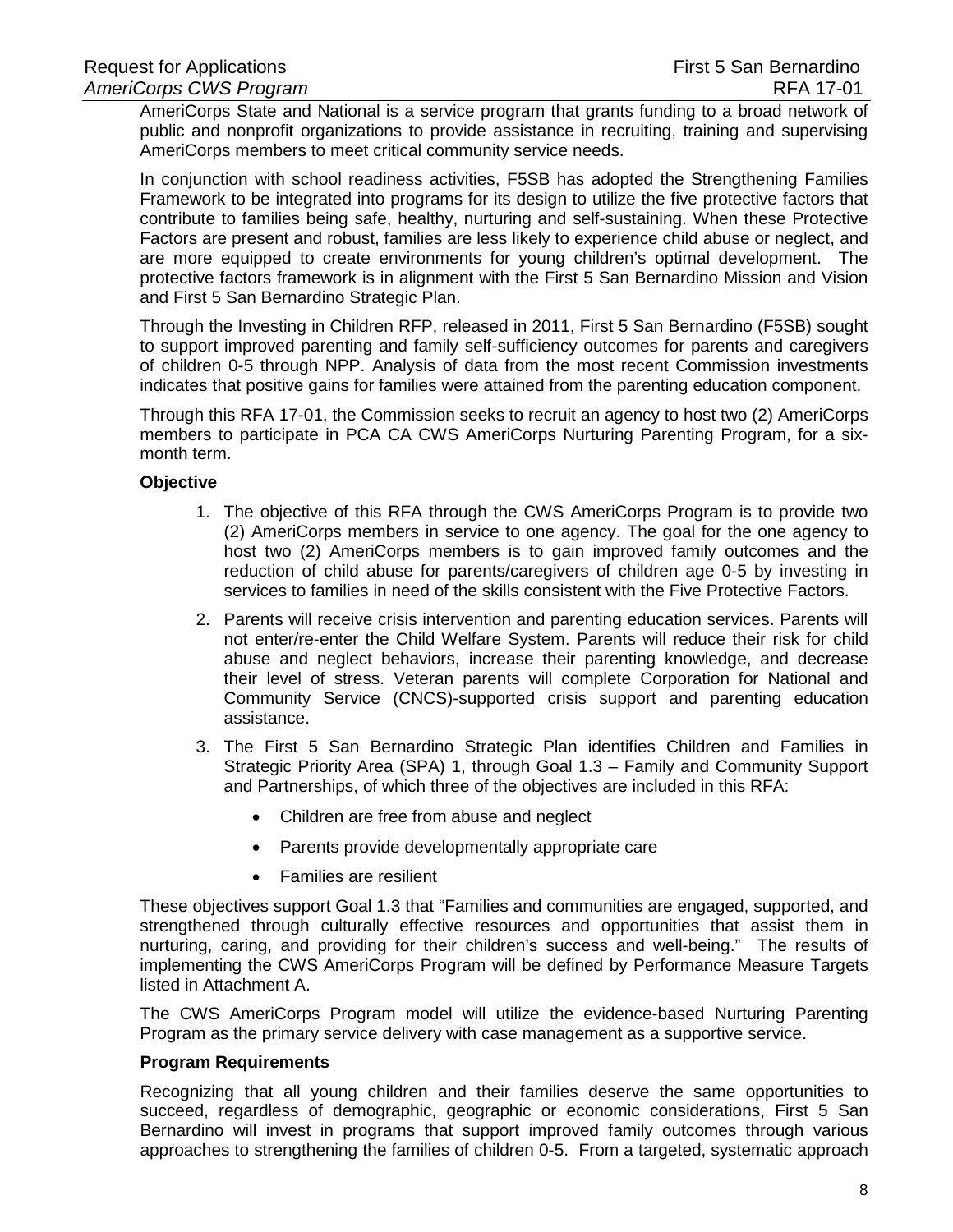these programs support the goal that "Families and communities are engaged, supported, and strengthened through culturally effective resources and opportunities that assist them in nurturing, caring, and providing for their children's success and well-being." In addition to the minimum requirements outlined in RFA.

#### **Program Restrictions**

Board of Directors: 1) Organization's governing board must meet not less than four times per year, and 2) No board member may be an employee of the organization, and 3) No paid staff member may serve as a voting member of the governing board.

#### **Program Definitions**

**Accessibility:** Ease of obtaining services, measured by addressing geographical, travel and other barriers.

**Ages and Stages Questionnaire (ASQ-3):** A developmental screening tool to screen young children to easily identify potential delays as early as possible and determine which children need further assessment or ongoing monitoring. The ASQ: Social Emotional (ASQ-SE) tool measures the social and emotional competence of children.

**Adult-Adolescent Parent Inventory (AAPI):** An inventory designed to assess the parenting and child rearing attitudes of adult and adolescent parent and pre-parent populations. Based on the known parenting and child rearing behaviors, responses to the inventory provide an index of risk for practicing behaviors known to be attributable to child abuse and neglect.

**AmeriCorps**: Is a community service program that is funded by the government and participating community partners, which is designed to help communities meet the specified needs in their area community projects. Service programs strengthen communities, encourage responsibility, expand opportunities for education, provide service experience, and increase life skills.

**Basic Needs:** Necessities to meet the food, shelter, and immediate safety needs of a parent and/or child. These resources are meant to address an immediate need.

**Child Welfare System (CWS)**: The child welfare system is a group of services designed to promote the well-being of children by ensuring safety, achieving permanency, and strengthening families to care for their children successfully. While the primary responsibility for child welfare services rests with the States, the Federal Government plays a major role in supporting States in the delivery of services through funding of programs and legislative initiatives

**Demonstrated Outcomes:** Data supported evidence that indicators addressed through the program demonstrate marked improvement.

**Dosage:** The frequency and level of exposure to services offered to the participant.

**Evidence-Based:** Refers to the use of research and scientific studies for determining best practices.

**Five Protective Factors:** The protective factors are: Parental Resilience, Social Connections, Knowledge of Parenting and Child Development, Social and Emotional Competence of Children and Concrete Support in Times of Need.

**Nurturing Skills Competency Scale (NSCS):** A comprehensive criterion referenced measure designed to gather demographic data of the family, as well as knowledge and utilization of Nurturing Parenting Practices. The data generated from the pre-post administration and NSCS allows parents and staff an opportunity to measure changes in family life, knowledge and utilization of Nurturing Parenting practices.

**Nurturing Parenting:** Evidence/research based curriculum that is a family-centered and trauma-informed initiative designed to build nurturing parenting skills and child-rearing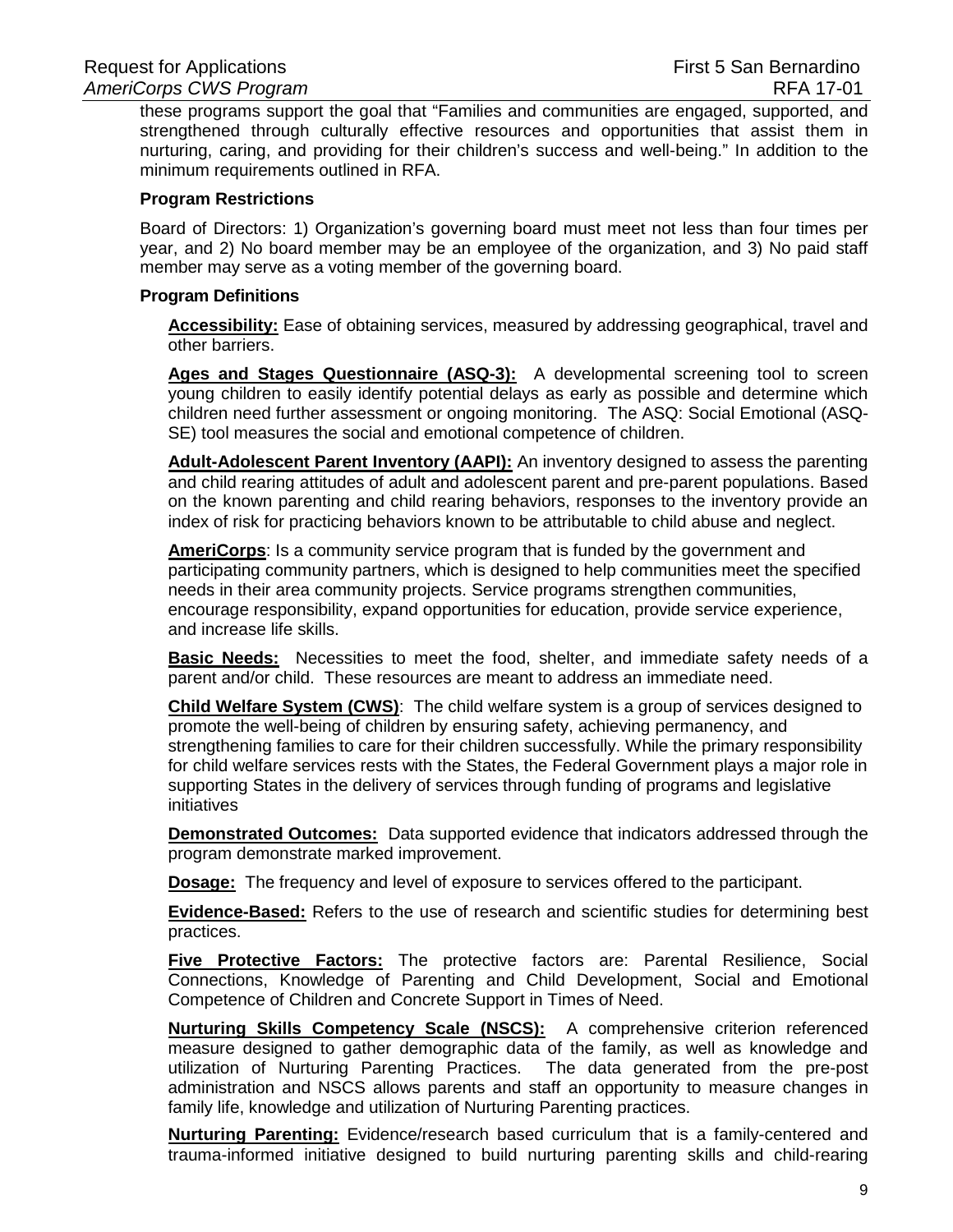practices. The programs feature activities to foster positive parenting skills and selfnurturing, home practice exercises, family nurturing time, and activities to promote positive brain development in children birth to 18 years.

**Outcome:** The result, which the Commission seeks (as outlined in the Strategic Plan) and to which all program activities must yield a measurable change.

**Parenting Education:** Programs that improve knowledge and increase positive parenting skills.

**Parent-Peer:** Parents assisting other parents by advocating, guiding and providing moral support as they navigate systems and services.

**Participant:** A recipient of funded services in accordance with the target population, are children, prenatal through age five and/or pregnant women.

**Prevent Child Abuse California (PCA CA) –** A California-based national and international training, education, research, and resource center dedicated to protecting children and building healthy families and the State liaison for contracting with organizations for AmeriCorps members.

**Reasonable Rate of Success:** Total number of program participants expected to successfully complete the program meeting the outcome targets.

**Request for Application (RFA):** The document used to solicit a solution or solutions from potential Contractors to a specific problem or need.

**Research Based:** See evidence-based. Using research for determining best practices.

**Satisfaction Survey:** Survey designed to measure the participant's overall satisfaction with the services rendered. Satisfaction Surveys address specific aspects of service provision in order to identify problems and opportunities for improvement.

**Special Needs:** Children having an identified disability, health, or mental health condition(s) that require early interventions, special education services, or other specialized supports.

**Strengthening FamiliesTM:** A framework for working with children and families. The approach allows for consistency across child- and family-serving systems and acknowledges the interdependent factors affecting families every day. The foundation of this framework is built upon five research-based Protective Factors. When these Protective Factors are present and robust, families are less likely to experience child abuse or neglect and are more equipped to create environments for young children's optimal development.

**Unduplicated Clients:** Clients who are counted as receiving service for the first time in a fiscal year.

**Verification:** Validates that something represented to happen does in fact take place. The verification tools must be approved by the Commission.

## **Reference Documents**

The Commission has copies of the following materials available for review:

- 1. Americans with Disabilities Act [\[http://www.ada.gov/\]](http://www.ada.gov/)
- 2. California Department of Social Services Manual of Policies and Procedures Divisions 21 and 23, sections 600, 602, and 604 [\[http://www.cdss.ca.gov/ord/entres/getinfo/pdf/ops0102.pdf\]](http://www.cdss.ca.gov/ord/entres/getinfo/pdf/ops0102.pdf)
- 3. Clean Air Act (42 U.S.C. section 7606) [\[http://www.law.cornell.edu/uscode/html/uscode42/usc\\_sec\\_42\\_00007606----000-.html\]](http://www.law.cornell.edu/uscode/html/uscode42/usc_sec_42_00007606----000-.html)
- 4. Clean Water Act (33 U.S.C. section 1368) [\[http://www.law.cornell.edu/uscode/html/uscode33/usc\\_sec\\_33\\_00001368----000-.html\]](http://www.law.cornell.edu/uscode/html/uscode33/usc_sec_33_00001368----000-.html)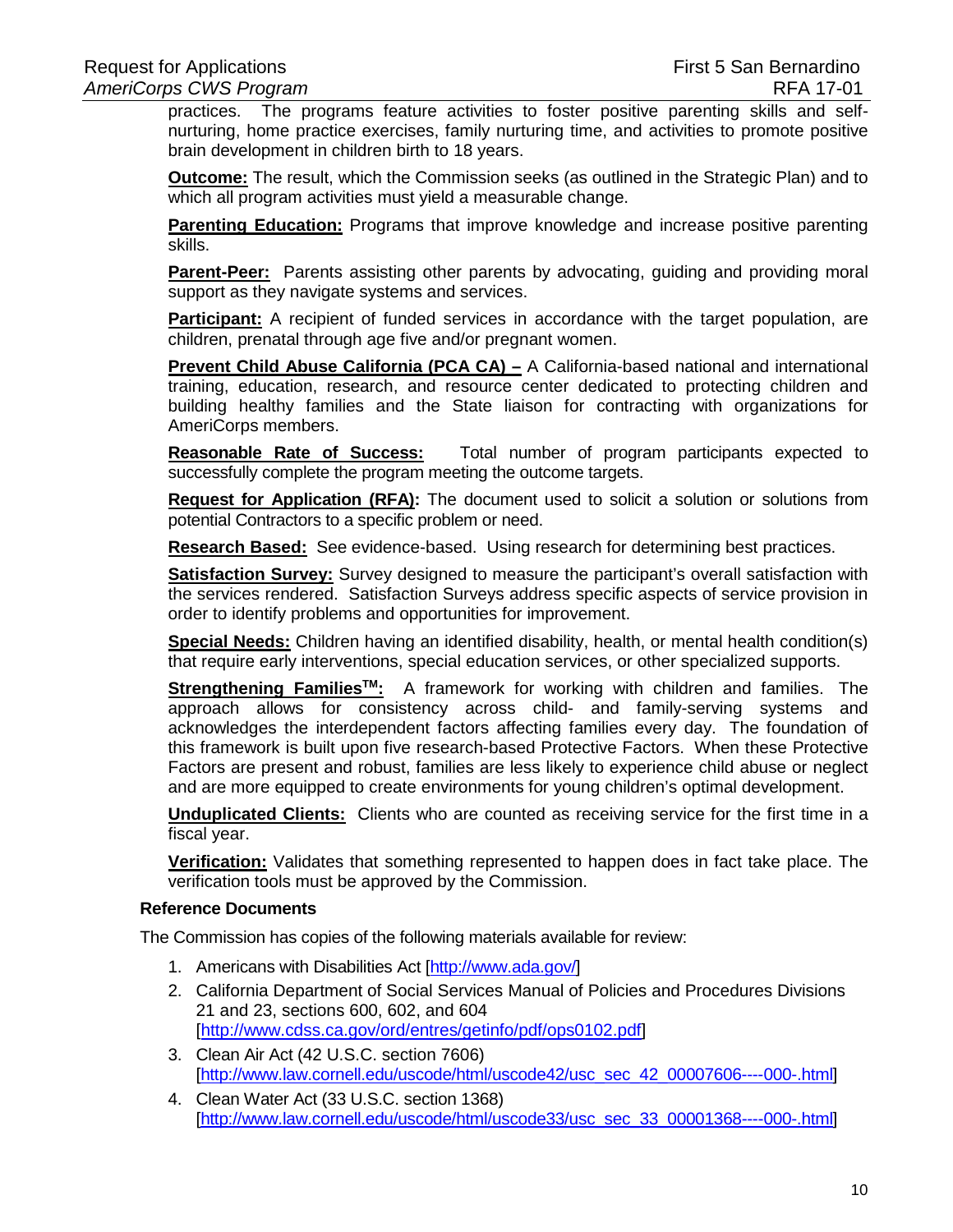- 5. Environmental Tobacco Smoke (20 U.S.C. section 6081 et seq.), also known as the Pro-Children Act of 1994 [\[http://www.gpo.gov/fdsys/pkg/USCODE-2011-title20/html/USCODE-](http://www.gpo.gov/fdsys/pkg/USCODE-2011-title20/html/USCODE-2011-title20-chap68-subchapX.htm)[2011-title20-chap68-subchapX.htm\]](http://www.gpo.gov/fdsys/pkg/USCODE-2011-title20/html/USCODE-2011-title20-chap68-subchapX.htm)
- 6. Executive Order 11246 [30 Fed. Reg. 12319 (Sept. 24, 1965)], as amended by Executive Orders 11375, 11625, 12138, 12432, and 12250 [\[http://www.dol.gov/ofccp/regs/statutes/eo11246.htm\]](http://www.dol.gov/ofccp/regs/statutes/eo11246.htm)
- 7. Executive Order 11738 [38 Fed. Reg. 25161 (Sept. 10, 19730] and Environmental Protection Agency regulations (40 C.F.R., part 32)] [\[http://www.epa.gov/isdc/eo11738.htm\]](http://www.epa.gov/isdc/eo11738.htm)
- 8. Executive Order 12549 [51 Fed. Reg. 6370 (Feb. 18, 19860] and Debarment, Suspension, And Other Responsibility Matters (45 C.F.R, part 76) [\[http://www.epa.gov/isdc/eo12549.htm\]](http://www.epa.gov/isdc/eo12549.htm)
- 9. California Government Code section 6250 et seq. [\[http://www.leginfo.ca.gov/calaw.html\]](http://www.leginfo.ca.gov/calaw.html)
- 10. California Government Code section 87100 et seq. [\[http://www.leginfo.ca.gov/calaw.html\]](http://www.leginfo.ca.gov/calaw.html)
- 11. Office of Management and Budget (OMB) Circulars [\[http://www.whitehouse.gov/omb/circulars/\]](http://www.whitehouse.gov/omb/circulars/)
- 12. California Penal Code section 11105.3 [\[http://www.leginfo.ca.gov/calaw.html\]](http://www.leginfo.ca.gov/calaw.html)
- 13. State Energy Conservation Plan (California Code of Regulations Title 20, section 1401 et seq.) [\[http://ccr.oal.ca.gov/default.htm\]](http://ccr.oal.ca.gov/default.htm)
- 14. Title VII of the Civil Rights Act of 1964 [\[http://www.eeoc.gov/policy/vii.html\]](http://www.eeoc.gov/policy/vii.html)
- 15. California Welfare and Institutions Code section 10000 et seq. [\[http://www.leginfo.ca.gov/calaw.html\]](http://www.leginfo.ca.gov/calaw.html)
- 16. First 5 San Bernardino [\[http://www.first5sanbernardino.org\]](http://www.first5sanbernardino.org/)
- 17. Nurturing Parents Program [\[http://www.nurturingparenting.com//](http://www.nurturingparenting.com/)]
- 18. Strengthening Families Protective Factors Framework [\[http://www.cssp.org/reform/strengthening-families/the-basics/protective-factors\]](http://www.cssp.org/reform/strengthening-families/the-basics/protective-factors)

## **V. CONTRACT REQUIREMENTS**

The Contract funded through this RFA may include the terms contained below.

## **Contractors General and Service Responsibilities**

- 1. Serve as the host for site and provide reasonable accommodations for AmeriCorps members to assist families in a one-to-one or small group setting to meet performance objectives. Supervise AmeriCorps Members and sign weekly timesheets for AmeriCorp service hours.
- 2. Contractor will collaborate with First 5 staff in the recruitment and selection process related to hiring the two (2) AmeriCorps Members.
- 3. Will allow service sites to display signage with national service identification as provided by First 5 San Bernardino and Prevent Child Abuse California.
- 4. Contractor will provide at Contractor's expense and/or in kind reasonable work space and computer equipment usage for AmeriCorps members to provide support to families consistent with the program design/model and to input specific data collection information requested by Prevent Child Abuse California and/or the Commission in the web based data system.
- 5. Agree to adhere to 45 CFR Chapter XXV §2520-2550 and AmeriCorps Provisions as a host for sites under the oversight of the Commission as Project Administrator. These documents are available for reference at: [http://www.nationalservice.gov/build-your](http://www.nationalservice.gov/build-your-capacity/grants/managing-americorps-grants)[capacity/grants/managing-AmeriCorpss-grants](http://www.nationalservice.gov/build-your-capacity/grants/managing-americorps-grants) and [http://www.gpo.gov/fdsys/pkg/CFR-](http://www.gpo.gov/fdsys/pkg/CFR-2012-title45-vol4/pdf/CFR-2012-title45-vol4-subtitleB-chapXXV.pdf)[2012-title45-vol4/pdf/CFR-2012-title45-vol4-subtitleB-chapXXV.pdf](http://www.gpo.gov/fdsys/pkg/CFR-2012-title45-vol4/pdf/CFR-2012-title45-vol4-subtitleB-chapXXV.pdf)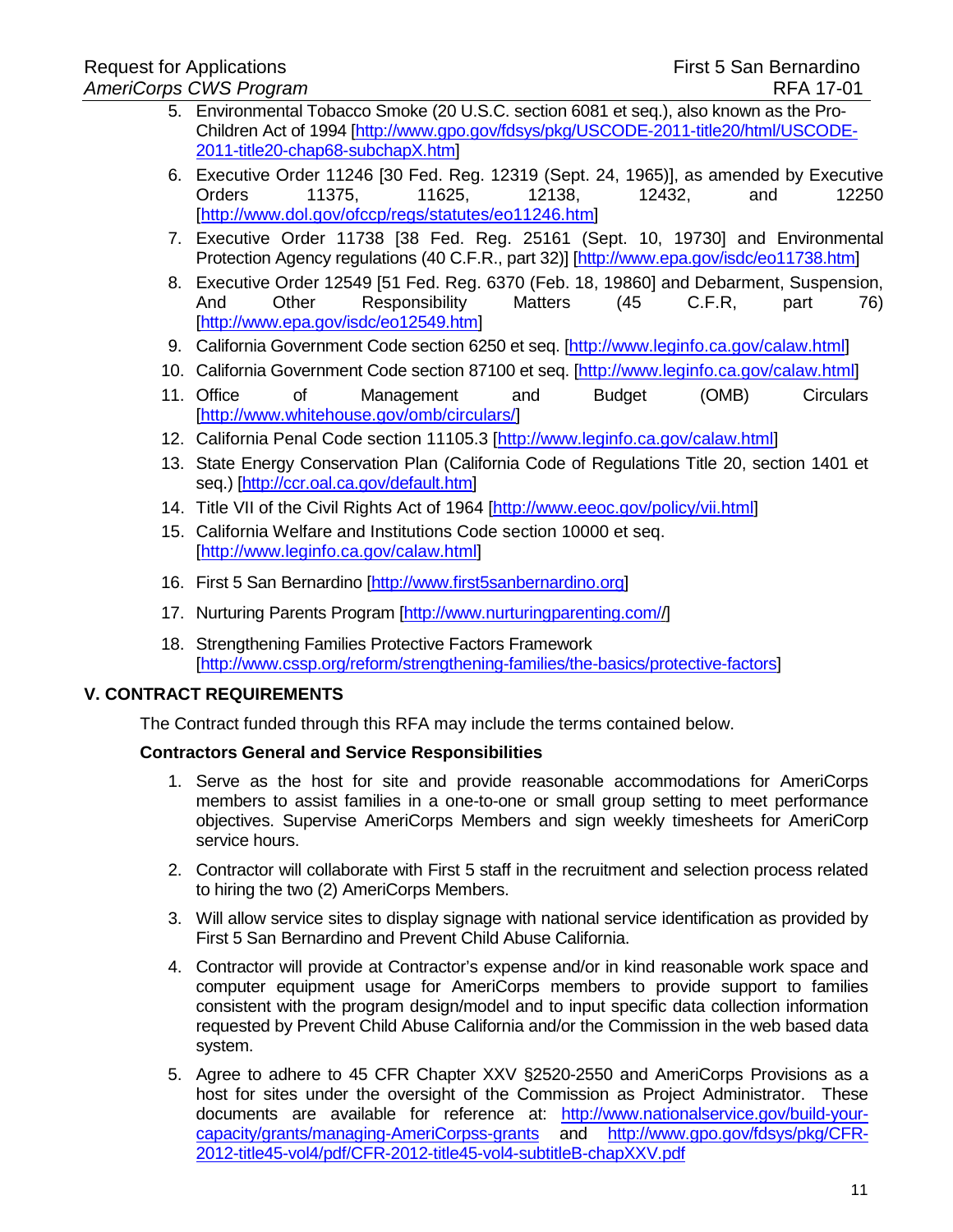- 6. Contractor shall provide all NPP services identified in the Contract.
- 7. Contractor shall provide services in a manner consistent with the Principles on Equity as adopted by the Commission and as available on the Commission website at [www.first5sanbernardino.org.](http://www.first5sanbernardino.org/)
- 8. Contractor shall coordinate with appropriate agencies whenever possible to enhance service provision. Veteran parents will receive supported crisis support and parenting education assistance.
- 9. Contractor shall deliver Performance Measure Targets as specified in Attachment A, which will be a part of the Contract. Contractor must ensure that AmeriCorps Members provide evidence of achievement as identified in the verification tools. The verification tools must be approved by the Prevent Child Abuse California and/or the Commission. When specified by the Commission, verification tools must be developed in collaboration with staff or agencies as designated by Commission.
- 10. Contractor shall cooperate with any consultant, technical advisor, or committee as designated by the Commission to support the evaluation system development and implementation process.
- 11. Contractor's specific data collection information requested by Prevent Child Abuse California and/or the Commission will be placed in the web based data system. Contractor is bound by the information contained in the data collection system. If there is a discrepancy between the data collection system, the information in the system will take precedence when evaluating the Contractor's performance under the Contract. It is the responsibility of the Contractor to ensure that the information entered into the data system is true and correct, as it relates to the program deliverables and/or other program specific data collection information requested by the Prevent Child Abuse California and/or the Commission, and fully captures the intent and outcomes of the program/project for the term identified in the RFA.

## **Participants**

Contractor understands and acknowledges that the services under this Contract are for the purposes of promoting, supporting and improving the early development of children age 0-5. As such, services provided under this Contract shall offer a direct benefit to this population. Any service provided beyond this limitation, unless as agreed upon in this Contract, is a breach of contract and an unauthorized expenditure of Children and Families First Act funds. Services to siblings and family members who are not parents or primary caregivers may only be incidental to services provided to children age 0-5.

#### **Contractor Capacity**

In the performance of this Contract, Contractor its agents and employees shall act in an independent capacity and not as officers, employees, or agents of the Commission.

#### **Contract Assignability**

Without the prior written consent of the Commission, the Contract is not assignable by Contractor either in whole or in part.

#### **Conflict of Interest**

Contractor shall make all reasonable efforts to ensure that no conflict of interest exists between its officers, employees, subcontractors, independent contractors, consultants, professional service representatives, volunteers and the Commission. Contractor shall make a reasonable effort to prevent employees, consultants, or members of governing bodies from using their positions for purposes that are, or give the appearance of being motivated by a desire for private gain for themselves or others such as those with whom they have family, business, or other ties. In addition, Contractor's employees shall not simultaneously receive payment for work done as an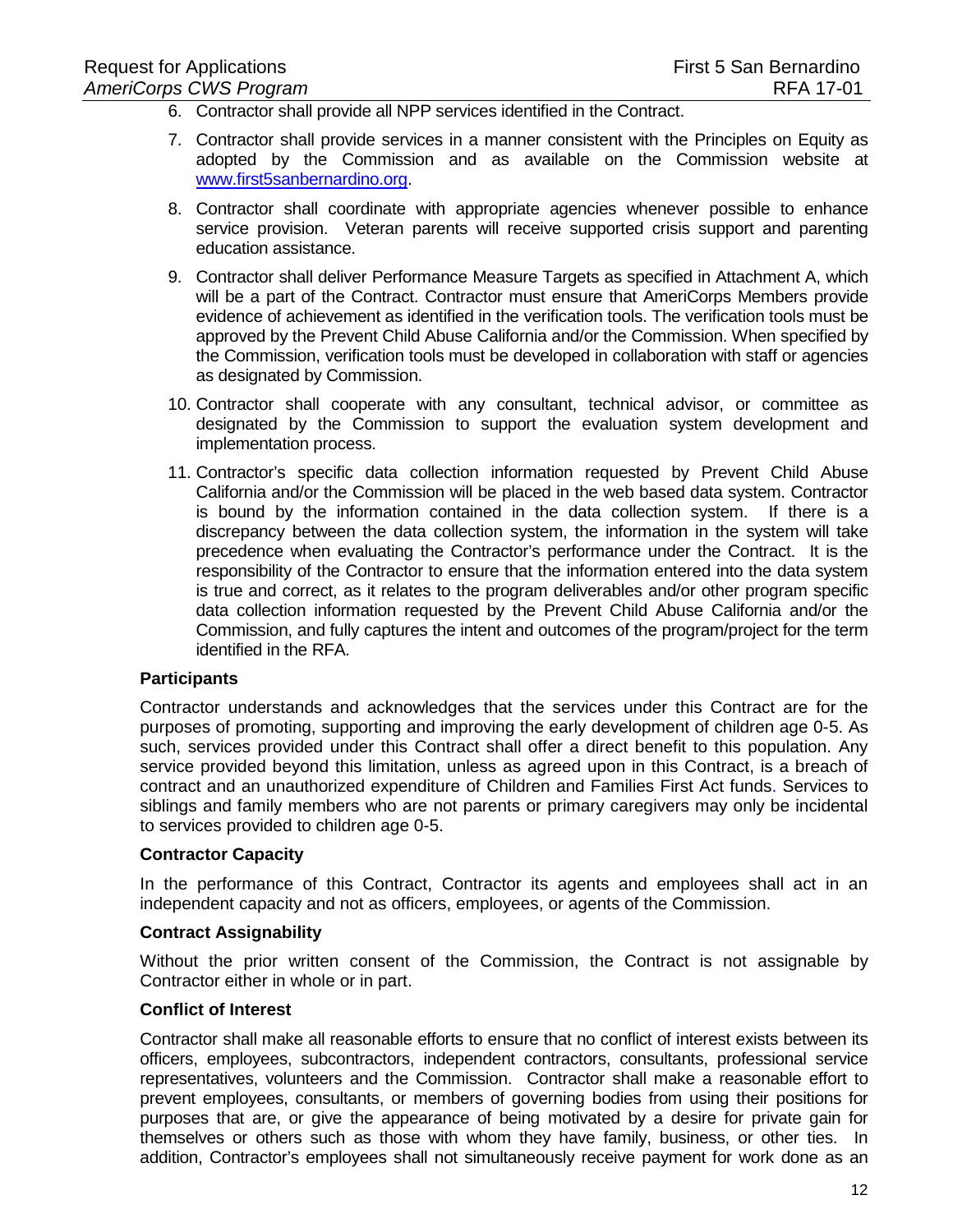independent contractor without obtaining prior approval from the Executive Director of the Commission, or authorized designee. In the event that the Commission determines that a conflict of interest situation exists, the Commission may disallow any increase in costs associated with the conflict of interest situation and such conflict may constitute grounds for termination of this Contract.

#### **Former Commission Administrative Officials**

Contractor agrees to provide or has already provided information on former Commission administrative officials (as defined below) who are employed by or represent Contractor. The information provided includes a list of former Commission administrative officials who terminated Commission employment within the last five years and who are now officers, principals, partners, associates or members of the business. The information also includes the employment with or representation of Contractor. For purposes of this provision, "Commission Administrative Official" is defined as a member of the Commission or such Administrative Staff.

If during the course of the administration of this Contract, the Commission determines that the Contractor has made a material misstatement or misrepresentation or that materially inaccurate information has been provided to the Commission, this Contract may be immediately terminated. If this Contract is terminated according to this provision, the Commission is entitled to pursue any available legal remedies.

#### **Subcontracting**

Contractor agrees not to enter into any subcontracting agreements for work contemplated under this Contract.

#### **Recordkeeping**

Contractor shall maintain all records and books pertaining to the delivery of services under this Contract and demonstrate accountability for contract performance. Said records shall be kept and maintained within the County of San Bernardino. County shall have the right upon reasonable notice and at reasonable hours of business to examine and inspect such records and books.

Failure to maintain acceptable records per the preceding requirements shall be grounds for termination of the Contract.

#### **Change of Address**

Contractor shall notify the Commission in writing of any change in mailing and/or service address. Notification shall occur in advance of the address change. At a minimum, notification must occur within five days of the address change. Change of address shall not interrupt service deliverables outlined in Attachment A.

#### **Staffing and Notification**

Contractor shall notify Commission of any discrepancy with the AmeriCorps member. In the event of a problem or potential problem that will severely impact the quality or quantity of service delivery, or the level of performance under this Contract, Contractor will notify the Commission within one working day, in writing and by telephone.

#### **Contractor Primary Contact**

The Contractor will designate one individual to serve as the primary contact and one to serve as the alternate contact, if primary contact is unavailable, on behalf of the Contractor and will notify the Commission of these designees within 15 days after Contract approval. The primary contact shall have the authority to identify, on behalf of the Contractor, other parties able to give or receive information on behalf of this Contract.

Contractor shall notify the Commission when the primary contact will be unavailable or out of the office for two weeks or more or if there is any change in either the primary or alternate contact.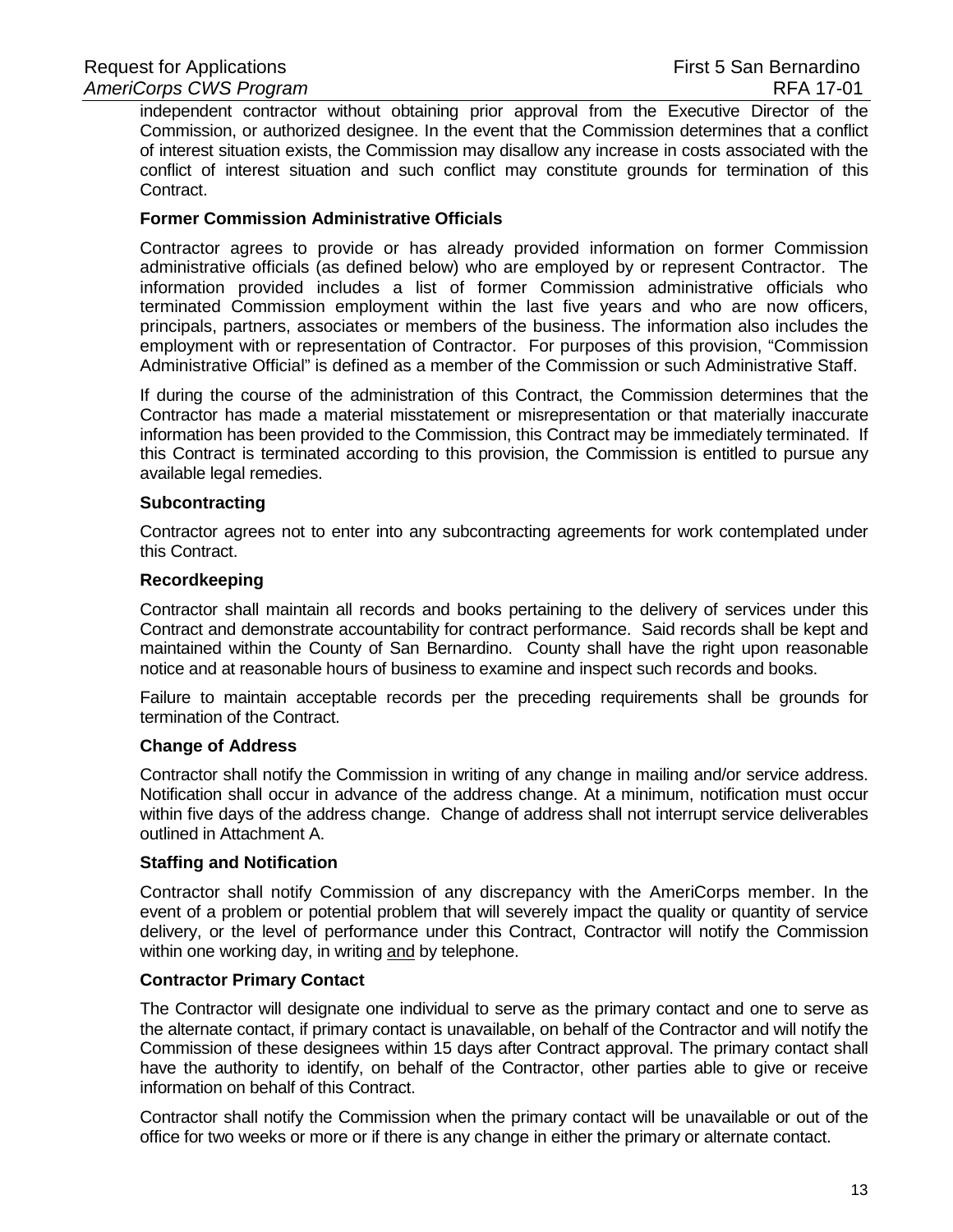## **Responsiveness**

Contractor or a designee must respond to Commission inquiries within five business days.

#### **Grievance Policy**

Contractor shall provide a system, approved by the Commission, through which participants of services shall have an opportunity to express their views and complaints regarding the delivery of service. Grievance procedure must be posted prominently in English and Spanish at service sites for participants to review.

## **Governing Board**

Contractor shall provide the Commission with a listing identifying the members of the Board of Directors or other governing party, written schedule of all Board of Directors or other governing party meetings and provide the Commission with copies of the Board of Directors' minutes when discussions or actions taken during these meetings may impact the Contract. All Board of Directors' minutes shall be submitted to the Commission with each periodically required report submitted following approval of the minutes. Further, the Commission representative shall have the option of attending Board meetings during the term of this Contract.

#### **Confidentiality**

Contractor shall require its officers, agents, employees, volunteers and any subcontractor to sign a statement of understanding and comply with the provisions of federal, state and local statutes to assure that:

- All applications and records concerning any individual made or kept by any public officer or agency or contractor in connection with the administration of any services for which funds are received by the Contractor under this Contract, will be confidential and will not be open to examination for any purpose not directly connected with the administration, performance, compliance, monitoring or auditing of such services;
- No person will publish, disclose, or permit to be published or disclosed or used, any confidential information pertaining to any applicant or participant of services under this Contract;
- Contractor agrees to inform all subcontractors, consultants, employees, agents, and partners of the above provisions; and,
- Contractor shall comply with all applicable provisions of the Health Insurance Portability and Accountability Act of 1996 (HIPAA), as applicable.

#### **Child Abuse Reporting**

Contractor shall ensure that all known or suspected instances of child abuse or neglect are reported to the appropriate law enforcement agency and/or to the appropriate Child Protective Services agency. This responsibility shall include:

- Assurance that all employees, agents, consultants or volunteers who perform services under this Contract and are mandated by Penal Code Sections 11164 et seq. to report child abuse or neglect, sign a statement, upon the commencement of their employment, acknowledging their reporting requirements and their compliance with them;
- Development and implementation of procedures for employees, agents, consultants, or volunteers who are not subject to the mandatory reporting laws for child abuse to report any observed or suspected incidents of child abuse to a mandated reporting party, within the program, who will ensure that the incident is reported to the appropriate agency;
- Provision of or arrangement of training in child abuse reporting laws (Penal Code Sections 11164 et seq.) for all employees, agents, consultants, and volunteers, or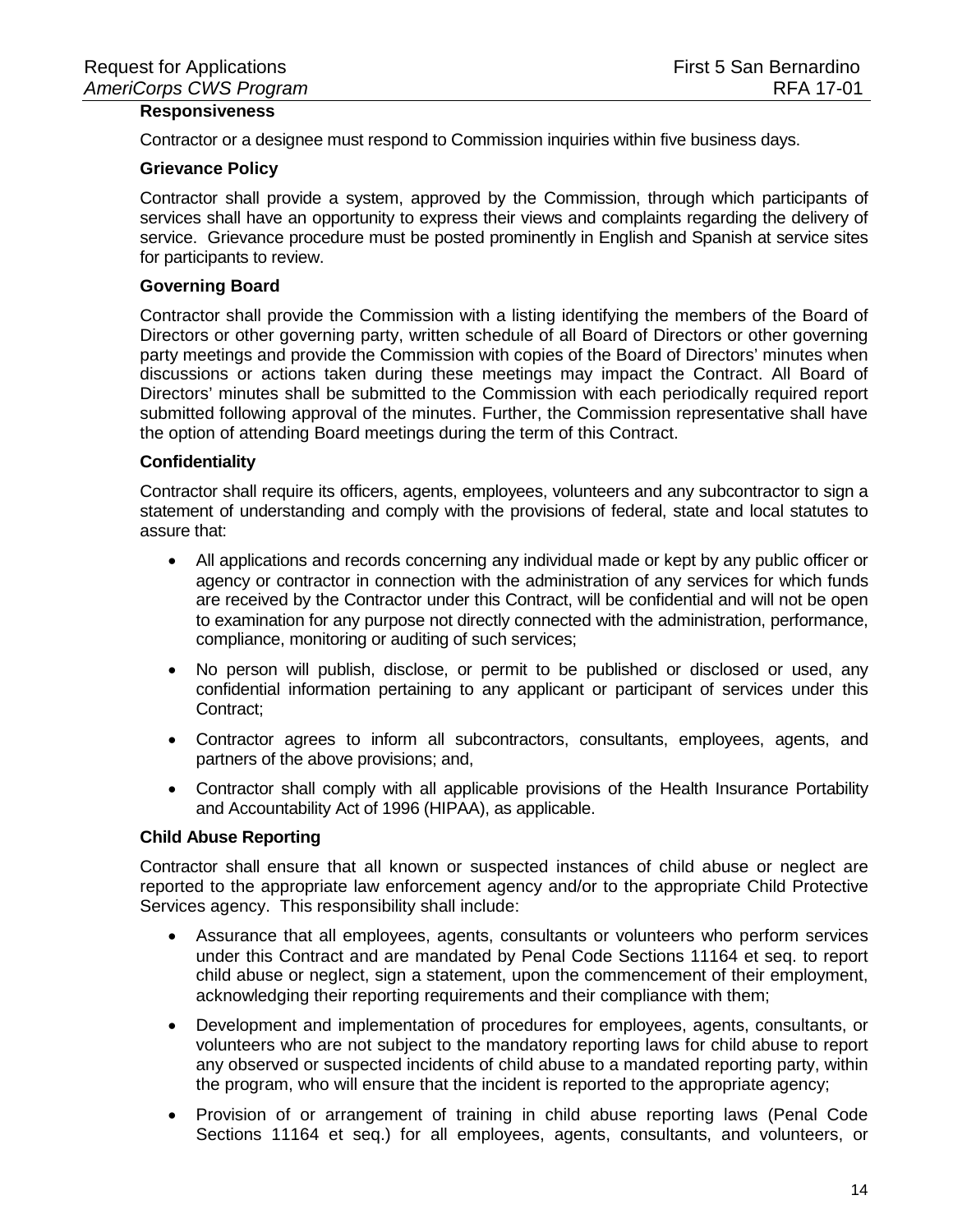verification that such persons have received training in the law within thirty (30) days of employment/volunteer activity.

#### **Department of Justice Clearance**

Contractor shall obtain from the Department of Justice, records of all convictions involving any sex crimes, drug crimes, or crimes of violence of a person who is offered employment, or volunteers, for all positions in which he or she would have contact with a minor, the aged, the blind, the disabled or a domestic violence client, as provided for in Penal Code Section 11105.3. This includes licensed personnel who are not able to provide documentation of prior Department of Justice clearance. A copy of a license from the State of California is sufficient proof.

Contractor must have on file for review upon request a signed statement verifying Department of Justice clearance for all appropriate individuals.

#### **Conditions of Employment**

Contractor shall notify the Commission of any staff member, paid intern or volunteer who is knowingly or negligently employed who has been convicted of any crime of violence or of any sexual crime. Contractor shall investigate all incidents where an applicant, employee, or intern or volunteer has been arrested and/or convicted for any crime listed in Penal Code Section 11105.3 and shall notify the Commission. In the Commission's discretion, the Commission may instruct Contractor to take action to either deny/terminate employment or terminate internship and/or volunteer services where the investigation shows that the underlying conduct renders the person unsuitable for employment, internship or volunteer services.

#### **Meeting Attendance**

Contractor will be required to attend meetings, workshops and training sessions around issues related to Contractor's particular region or directly related to the type of services being provided by Contractor as determined by the Commission. Notifications of such meetings will be provided to Contractor at least 10 business days prior to the meeting.

#### **Indemnification and Insurance Requirements**

Contractor agrees to and shall comply with the following indemnification and insurance requirements:

- a) Indemnification The Contractor agrees to indemnify, defend (with counsel reasonably approved by the Commission) and hold harmless the Commission and its authorized officers, employees, agents and volunteers from any and all claims, actions, losses, damages, and/or liability arising out of this Contract from any cause whatsoever, including the acts, errors or omissions of any person and for any costs or expenses incurred by the Commission on account of any claim except where such indemnification is prohibited by law. This indemnification provision shall apply regardless of the existence or degree of fault of indemnitees. The Contractor's indemnification obligation applies to the Commission's "active" as well as "passive" negligence but does not apply to the Commission's "sole negligence" or "willful misconduct" within the meaning of Civil Code Section 2782.
- b) Additional Insured All policies, except for the Workers' Compensation, Errors and Omissions and Professional Liability policies, shall contain endorsements naming the Commission and its officers, employees, agents and volunteers as additional insureds with respect to liabilities arising out of the performance of services hereunder. The additional insured endorsements shall not limit the scope of coverage for the Commission to vicarious liability but shall allow coverage for the Commission to the full extent provided by the policy. Such additional insured coverage shall be at least as broad as Additional Insured (Form B) endorsement form ISO, CG 2010.11 85.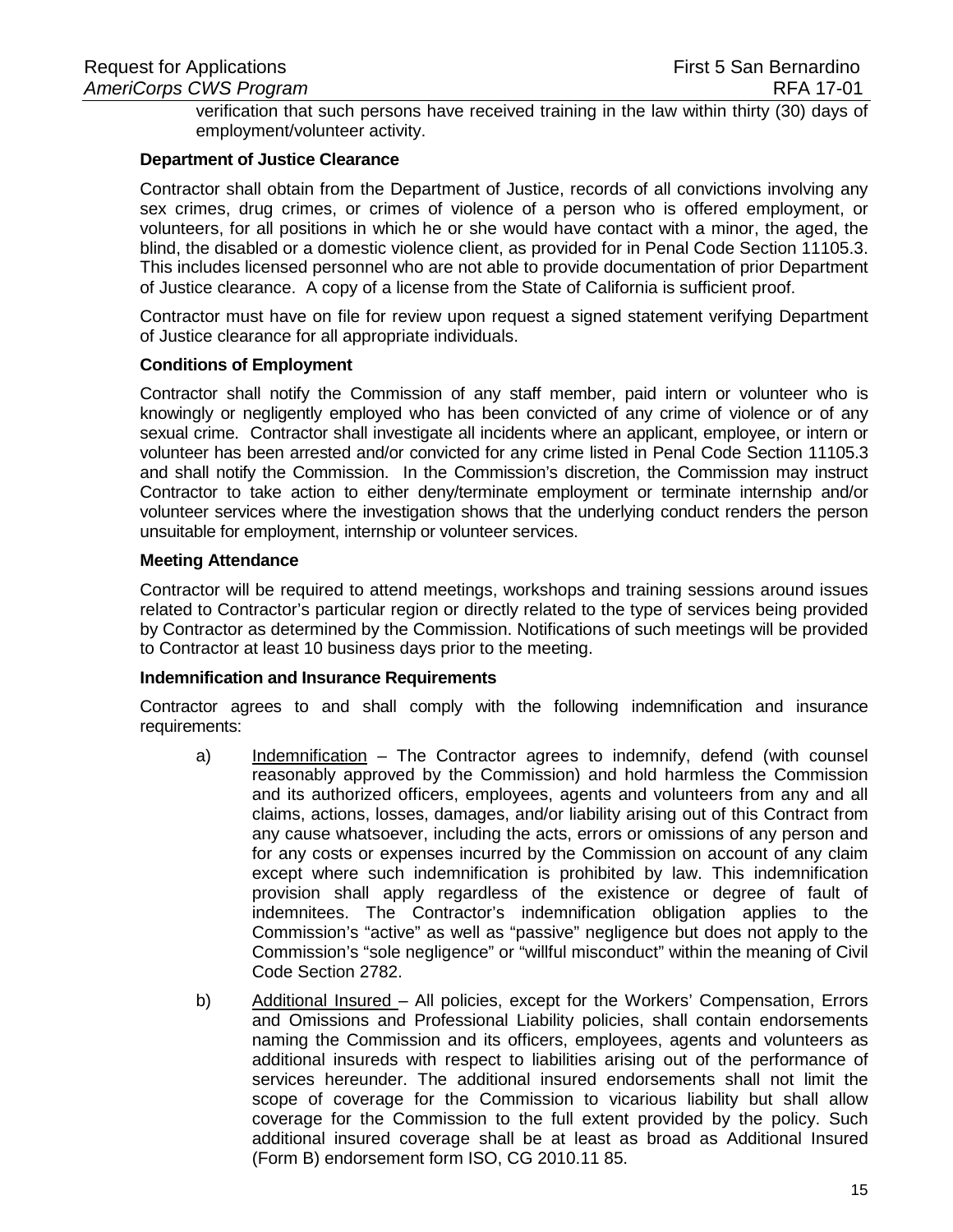- c) Waiver of Subrogation Rights The Contractor shall require the carriers of required coverages to waive all rights of subrogation against the Commission, its officers, employees, agents, volunteers, contractors and subcontractors. All general or auto liability insurance coverage provided shall not prohibit the Contractor and Contractor's employees or agents from waiving the right of subrogation prior to a loss or claim. The Contractor hereby waives all rights of subrogation against the Commission.
- d) Policies Primary and Non-Contributory All policies required herein are to be primary and non-contributory with any insurance or self-insurance programs carried or administered by the Commission.
- e) Severability of Interests The Contractor agrees to ensure that coverage provided to meet these requirements is applicable separately to each insured and there will be no cross liability exclusions that preclude coverage for suits between the Contractor and the Commission or between the Commission and any other insured or additional insured under the policy.
- f) Proof of Coverage The Contractor shall furnish Certificates of Insurance to the Commission Department administering the Contract evidencing the insurance coverage at the time the Contract is executed, additional endorsements, as required, shall be provided prior to the commencement of performance of services hereunder, which certificates shall provide that such insurance shall not be terminated or expire without thirty (30) days written notice to the Department, and Contractor shall maintain such insurance from the time Contractor commences performance of services hereunder until the completion of such services. Within fifteen (15) days of the commencement of this Contract, the Contractor shall furnish a copy of the Declaration page for all applicable policies and will provide complete certified copies of the policies and endorsements immediately upon request.
- g) Acceptability of Insurance Carrier Unless otherwise approved by Risk Management, insurance shall be written by insurers authorized to do business in the State of California and with a minimum "Best" Insurance Guide rating of "A-VII."
- h) Deductibles and Self-Insured Retention Any and all deductibles or self-insured retentions in excess of \$10,000 shall be declared to and approved by Risk Management.
- i) Failure to Procure Coverage In the event that any policy of insurance required under this Contract does not comply with the requirements, is not procured, or is canceled and not replaced, the Commission has the right but not the obligation or duty to cancel the contract or obtain insurance if it deems necessary and any premiums paid by the Commission will be promptly reimbursed by the Contractor or Commission payments to the Contractor will be reduced to pay for Commission purchased insurance.
- j) Insurance Review Insurance requirements are subject to periodic review by the Commission. The Director of Risk Management or designee is authorized, but not required, to reduce, waive or suspend any insurance requirements whenever Risk Management determines that any of the required insurance is not available, is unreasonably priced, or is not needed to protect the interests of the Commission. In addition, if the Department of Risk Management determines that heretofore unreasonably priced or unavailable types of insurance coverage or coverage limits become reasonably priced or available, the Director of Risk Management or designee is authorized, but not required, to change the above insurance requirements to require additional types of insurance coverage or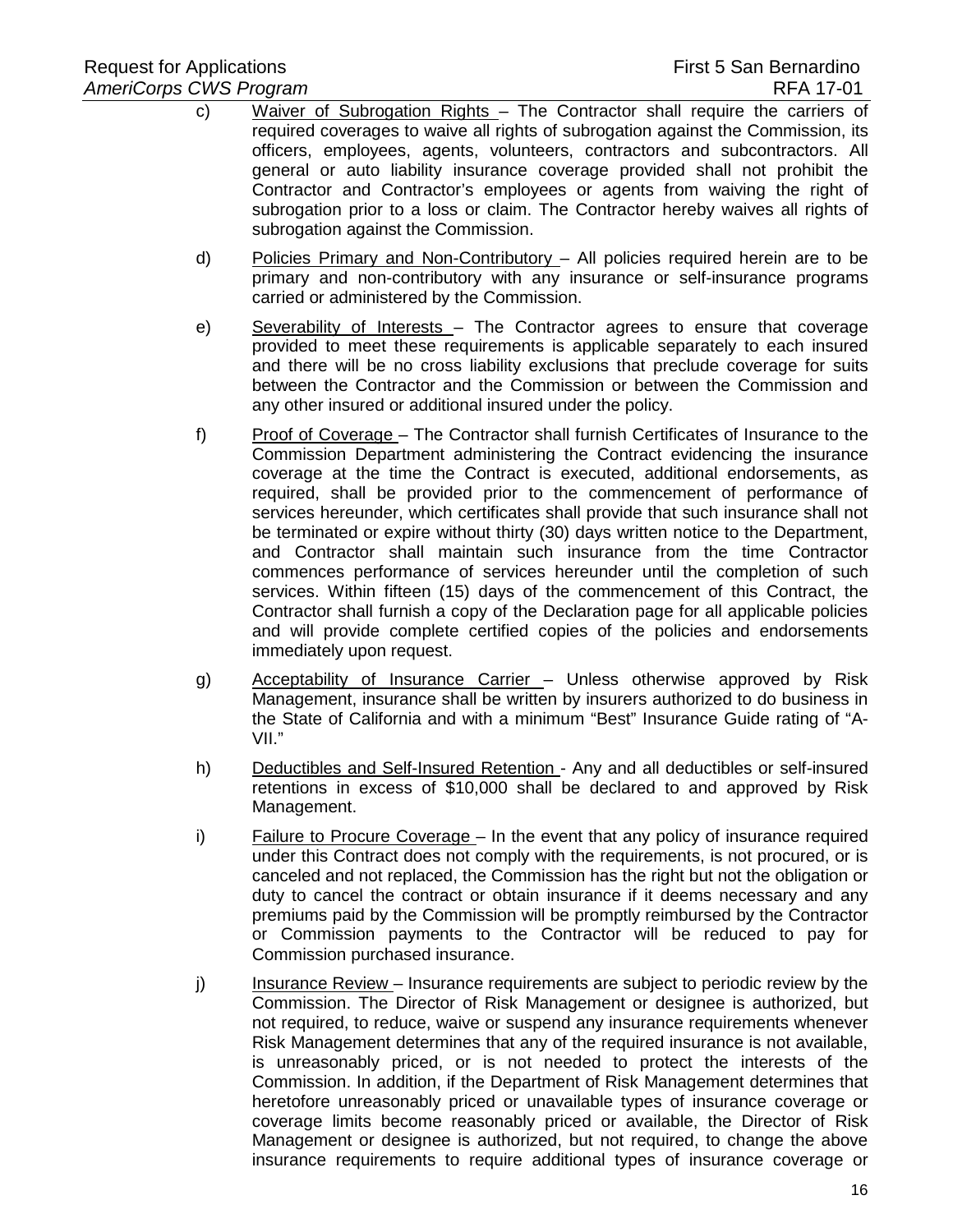higher coverage limits, provided that any such change is reasonable in light of past claims against the Commission, inflation, or any other item reasonably related to the Commission's risk.

Any change requiring additional types of insurance coverage or higher coverage limits must be made by amendment to this Contract. Contractor agrees to execute any such amendment within thirty (30) days of receipt.

Any failure, actual or alleged, on the part of the Commission to monitor or enforce compliance with any of the insurance and indemnification requirements will not be deemed as a waiver of any rights on the part of the Commission.

k) The Contractor agrees to provide insurance set forth in accordance with the requirements herein. If the Contractor uses existing coverage to comply with these requirements and that coverage does not meet the specified requirements, the Contractor agrees to amend, supplement or endorse the existing coverage to do so. The type(s) of insurance required is determined by the scope of the contract services.

Without in anyway affecting the indemnity herein provided and in addition thereto, the Contractor shall secure and maintain throughout the contract term the following types of insurance with limits as shown:

1) Workers' Compensation/Employers Liability – A program of Workers' Compensation insurance or a state-approved, self-insurance program in an amount and form to meet all applicable requirements of the Labor Code of the State of California, including Employer's Liability with \$250,000 limits covering all persons including volunteers providing services on behalf of the Contractor and all risks to such persons under this Contract.

If Contractor has no employees, it may certify or warrant to the Commission that it does not currently have any employees or individuals who are defined as "employees" under the Labor Code and the requirement for Workers' Compensation coverage will be waived by the Commission's Director of Risk Management.

With respect to Contractors that are non-profit corporations organized under California or Federal law, volunteers for such entities are required to be covered by Workers' Compensation insurance.

- 2) Commercial/General Liability Insurance The Contractor shall carry General Liability Insurance covering all operations performed by or on behalf of the Contractor providing coverage for bodily injury and property damage with a combined single limit of not less than one million dollars (\$1,000,000), per occurrence. The policy coverage shall include:
	- i. Premises operations and mobile equipment.
	- ii. Products and completed operations.
	- iii. Broad form property damage (including completed operations).
	- iv. Explosion, collapse and underground hazards.
	- v. Personal injury
	- vi. Contractual liability.
	- vii. \$2,000,000 general aggregate limit.
- 3) Automobile Liability Insurance Primary insurance coverage shall be written on ISO Business Auto coverage form for all owned, hired and non-owned automobiles or symbol 1 (any auto). The policy shall have a combined single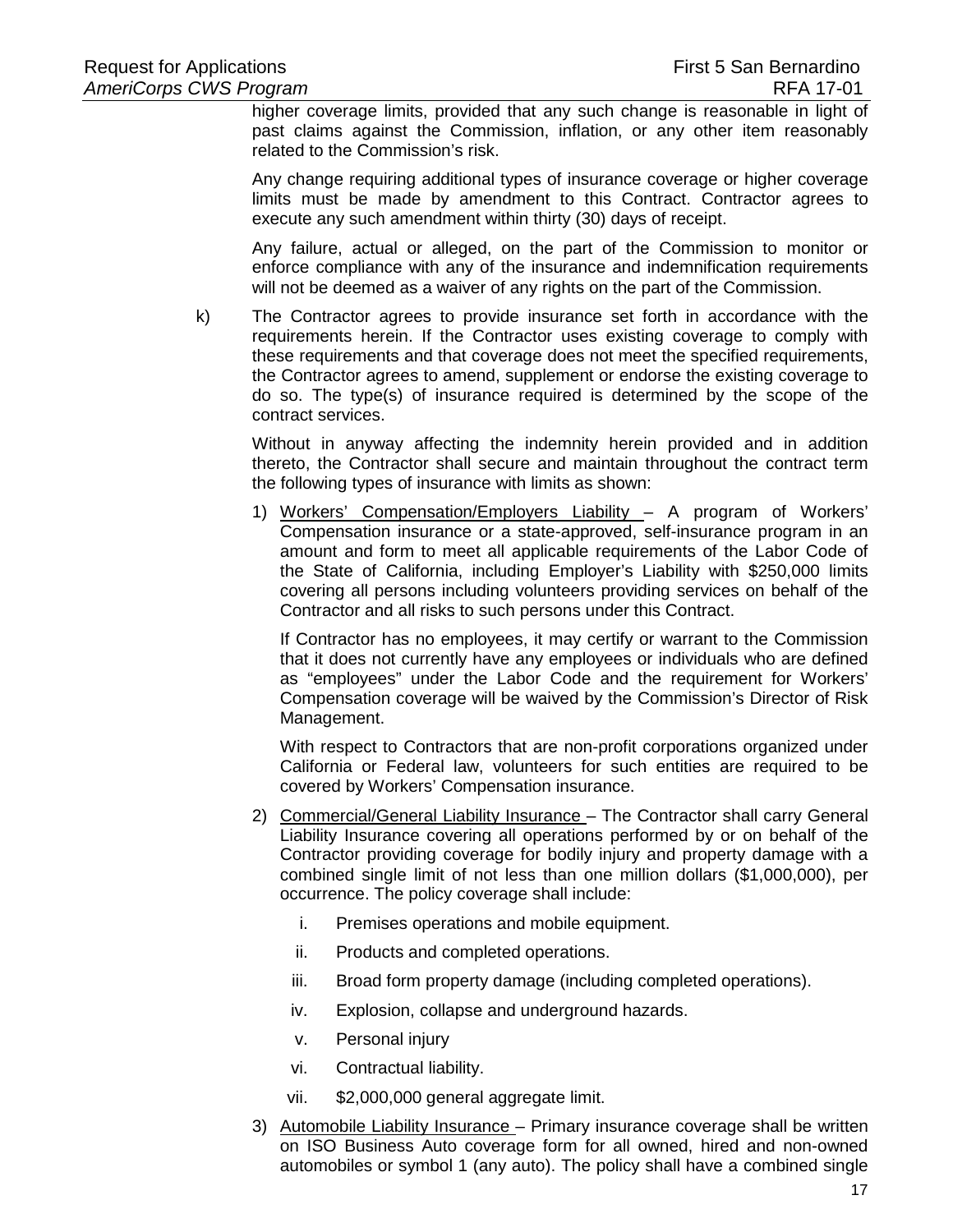limit of not less than one million dollars (\$1,000,000) for bodily injury and property damage, per occurrence.

If the Contractor is transporting one or more non-employee passengers in performance of contract services, the automobile liability policy shall have a combined single limit of two million dollars (\$2,000,000) for bodily injury and property damage per occurrence.

If the Contractor owns no autos, a non-owned auto endorsement to the General Liability policy described above is acceptable.

- 4) Umbrella Liability Insurance An umbrella (over primary) or excess policy may be used to comply with limits or other primary coverage requirements. When used, the umbrella policy shall apply to bodily injury/property damage, personal injury/advertising injury and shall include a "dropdown" provision providing primary coverage for any liability not covered by the primary policy. The coverage shall also apply to automobile liability.
- 5) Professional Liability Professional Liability Insurance with limits of not less than one million (\$1,000,000) per claim or occurrence and two million (\$2,000,000) aggregate limits

or

Errors and Omissions Liability Insurance with limits of not less than one million (\$1,000,000) and two million (\$2,000,000) aggregate limits

or

Directors and Officers Insurance coverage with limits of not less than one million (\$1,000,000) shall be required for Contracts with charter labor committees or other not-for-profit organizations advising or acting on behalf of the County.

If insurance coverage is provided on a "claims made" policy, the "retroactive date" shall be shown and must be before the date of the start of the contract work. The claims made insurance shall be maintained or "tail" coverage provided for a minimum of five (5) years after contract completion.

## **Licenses and Permits**

Contractor shall comply with all applicable laws, statutes, ordinances, administrative orders, rules or regulations relating to its duties, obligations and performance under the terms of the Contract and shall procure all necessary licenses and permits required by the laws of the United States, State of California, San Bernardino County and all other appropriate governmental agencies, and agrees to pay all fees and other charges required thereby. Contractor shall maintain all required licenses during the term of this Contract. Contractor will notify the Commission immediately of loss or suspension of any such licenses and permits. Failure to comply with the provisions of this section may result in immediate termination of this Contract.

#### **Health and Safety**

Contractor shall comply with all applicable local, state and federal health and safety codes and regulations, including fire clearances, for each site where program services are provided under the terms of the Contract.

## **Contract Compliance/Equal Employment Opportunity**

Contractor agrees to comply with the provisions of all applicable Federal, State, and County Laws, regulations and policies relating to equal employment or social services to Participant(s), including laws and regulations hereafter enacted. Contractor shall not unlawfully discriminate against any employee, applicant for employment, or service Participant(s) on the basis of race, national origin or ancestry, religion, sex, marital status, age, political affiliation, sexual orientation, or disability. Information on the above rules and regulations may be obtained from the Commission.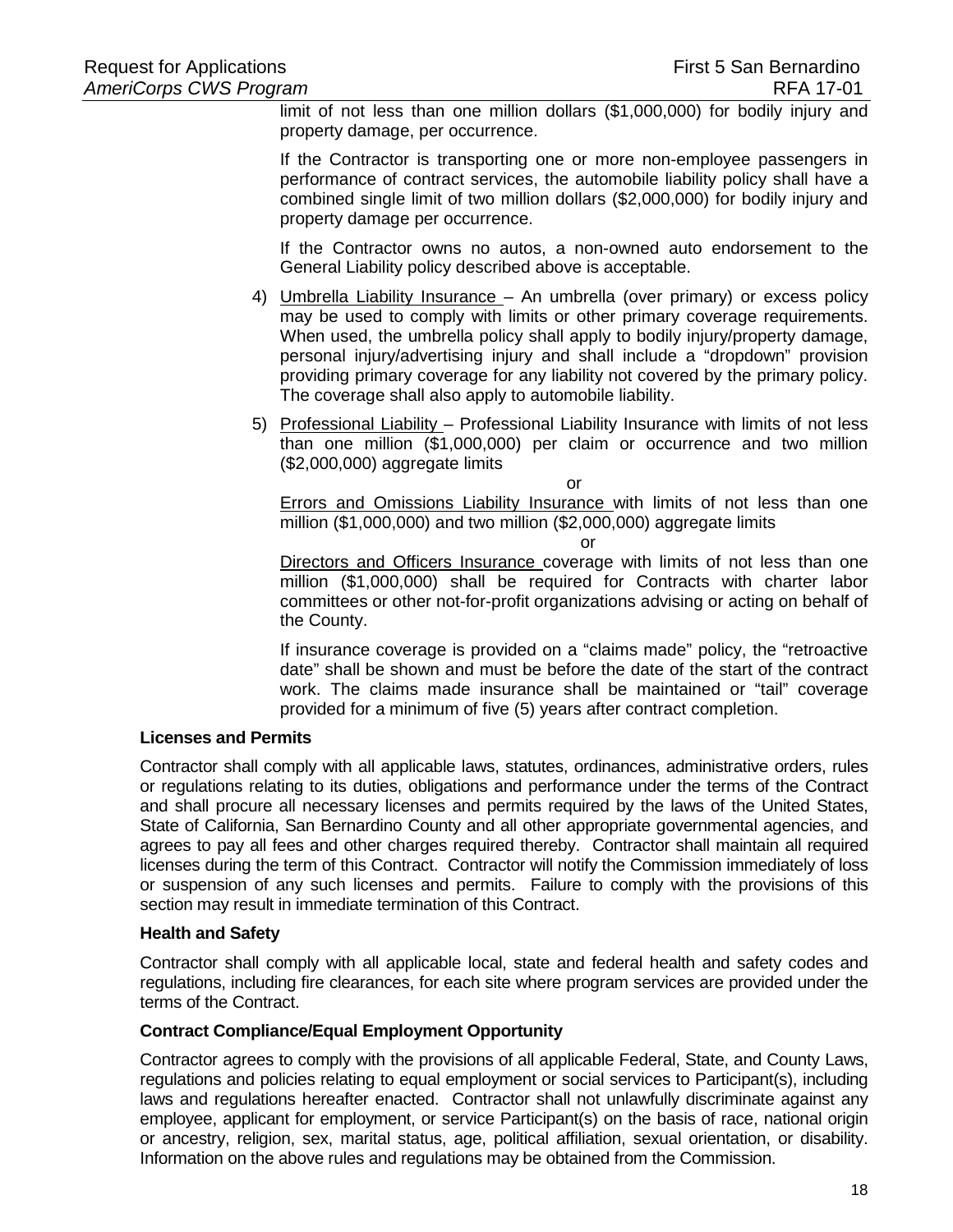## **Americans with Disabilities Act**

Contractor shall comply with all applicable provisions of the Americans with Disabilities Act (ADA).

#### **Attorney's Fees**

Contractor understands and agrees that any and all legal fees or costs associated with lawsuits concerning this Contract against the Commission shall be the Contractor's sole expense and shall not be charged as a cost under this Contract. In the event of any Contract dispute hereunder, each Party to this Contract shall bear its own attorney's fees and costs regardless of who prevails in the outcome of the dispute.

#### **2-1-1 Registration**

Contractor shall register with 2-1-1 San Bernardino County Inland Empire United Way within 30 days of Contract effective date and follow necessary procedures to be included in the 2-1-1 database. The Contractor shall notify the 2-1-1 San Bernardino County Inland Empire United Way of any changes in program services, location or contact information within ten (10) days of any change. Services performed as a result of being included in the 2-1-1 database, are separate and apart from the services being performed under this Contract and payment for such services will not be the responsibility of the Commission.

#### **Ownership Rights**

The Commission shall have a royalty-free, non-exclusive and irrevocable license to publish, disclose, copy, translate, and otherwise use, copyright or patent, now and hereafter, all reports, studies, information, data, statistics, forms, designs, plans, procedures, systems, and any other materials or properties developed under this Contract including those covered by copyright, and reserves the right to authorize others to use or reproduce such material*.* 

#### **Attribution**

Contractor shall properly acknowledge the Commission per the requirements stated in the First 5 San Bernardino Attribution Standards.

#### **Incongruous Activities**

Contractor agrees it will not perform or permit any political promotion or religious proselytizing activities in connection with the performance of this Contract. Contractor will ensure no staff will conduct activity intended to influence legislation, administrative rule making or the election of candidates for public office during the time compensated under this Contract or under representation such activity is being performed under this Contract.

#### **Reports**

Contractor will ensure, in a timely and accurate manner, AmeriCorps members submit reports on designated key aspects of the project as required by the PCA CA and/or Commission.

#### **Pro-Children Act of 1994**

Contractor will comply with the Environmental Tobacco Smoke Act, also known as the Pro-Children Act of 1994 (20 U.S.C. 6081 et seq.).

#### **Environmental Regulations**

EPA Regulations - Contractor will agree to comply with the Clean Air Act (42 U.S.C. section 7606); section 508 of the Clean Water Act (33 U.S.C. 1368); Executive Order 11738 [38 Fed. Reg. 25161 (Sept. 10, 1973)]; and Environmental Protection Agency regulations (40 C.F.R., part 32).

State Energy Conservation Clause - Contractor shall observe the mandatory standards and policies relating to energy efficiency in the State Energy Conservation Plan (California Code of Regulations, title 20, section 1401 et seq.).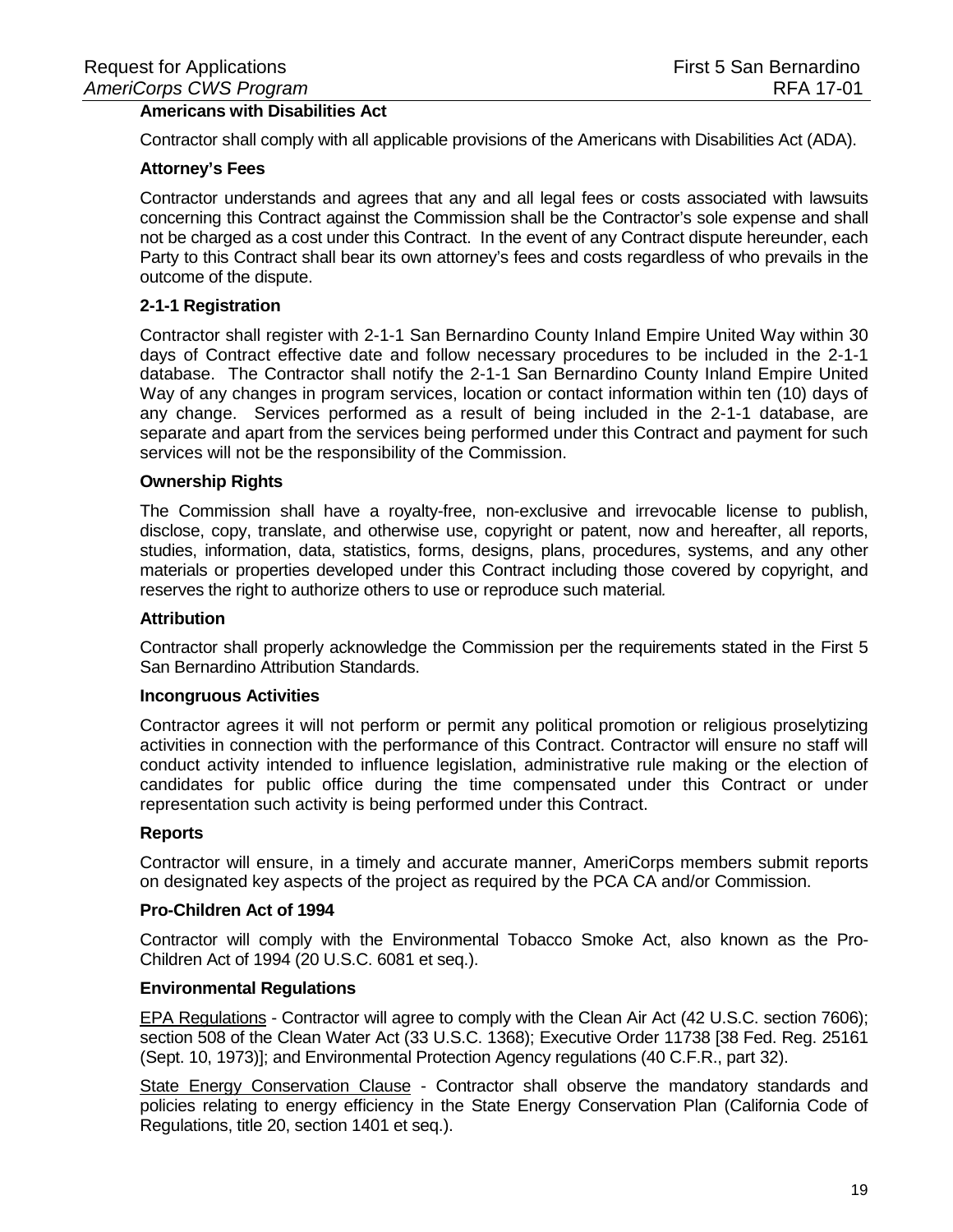#### **Debarment, Suspension, and Other Responsibility Matters**

As required by Executive Order 12549 [51 Fed. Reg. 6370 (Feb. 18, 1986)] and Debarment and Suspension, And Other Responsibility Matters (45 C.F.R., section 76):

- a. The Contractor certifies that it and any potential subcontractors:
	- 1) Are not presently debarred, suspended, proposed for debarment, declared ineligible, or voluntarily excluded from covered transactions (as defined at 45 C.F.R. section 76.200) by any federal department or agency;
	- 2) Have not within a three-year period preceding this application been convicted of or had a civil judgment rendered against them for commission of fraud or a criminal offense in connection with obtaining, attempting to obtain, or performing a public (federal, state, or local) transaction or contract under a public transaction, violation of federal or state antitrust statutes or commission of embezzlement, theft, forgery, bribery, falsification or destruction of records, making false statements, or receiving stolen property;
	- 3) Are not presently indicted for or otherwise criminally or civilly charged by a governmental entity (federal, state, or local) with commission of any of the offenses enumerated in paragraph (a) (2) of this certification; and
	- 4) Have not within a three-year period preceding this application had one or more public transactions (federal, state, or local) terminated for cause or default; and
- b. Where the Contractor is unable to certify as true any of the statements in this certification, he or she shall provide a written explanation to the Commission prior to the execution of this Contract. A failure to comply with this section may constitute grounds for termination of this Contract.

#### **Recycled Paper Products**

The Commission has adopted a recycled product purchasing standards policy (11-10), which requires Contractors to use recycled paper for proposals and for any printed or photocopied material created as a result of a Contract with the Commission. The policy also requires Contractors to use both sides of the paper sheets for reports submitted to the Commission whenever practicable.

## **VI. COMMISSION RESPONSIBILITIES**

- 1. Commission shall verify performance results of Contractor according to and other data collection information requested by the Commission in meeting terms of this Contract and the quality and effectiveness of services provided, based on criteria agreed upon, as delineated in this Contract.
- 2. In order to increase efficiency in hiring and retention and to ensure consistency and compliance in the recruitment and selection process, First 5 staff will be required to work together with selected Contractor to complete and/or approve recruitment related to hiring the two (2) AmeriCorps Members.
- 3. Commission shall specify all reports and deliverables required from the Contractor.
- 4. Commission shall provide technical assistance as deemed necessary.
- 5. The Commission will designate one individual to serve as the primary contact for the Contract and will notify the Contractor of this designee within 15 days of the Contract approval date.
- 6. Recruit AmeriCorps members to gain improved family outcomes and the reduction of child abuse for parents/caregivers of children age 0-5 by investing in services to families in need of the skills consistent with the Five Protective Factors.
- 7. Supervise AmeriCorps members as outlined in the Program Scope of Services of the Commission's contract with AmeriCorps.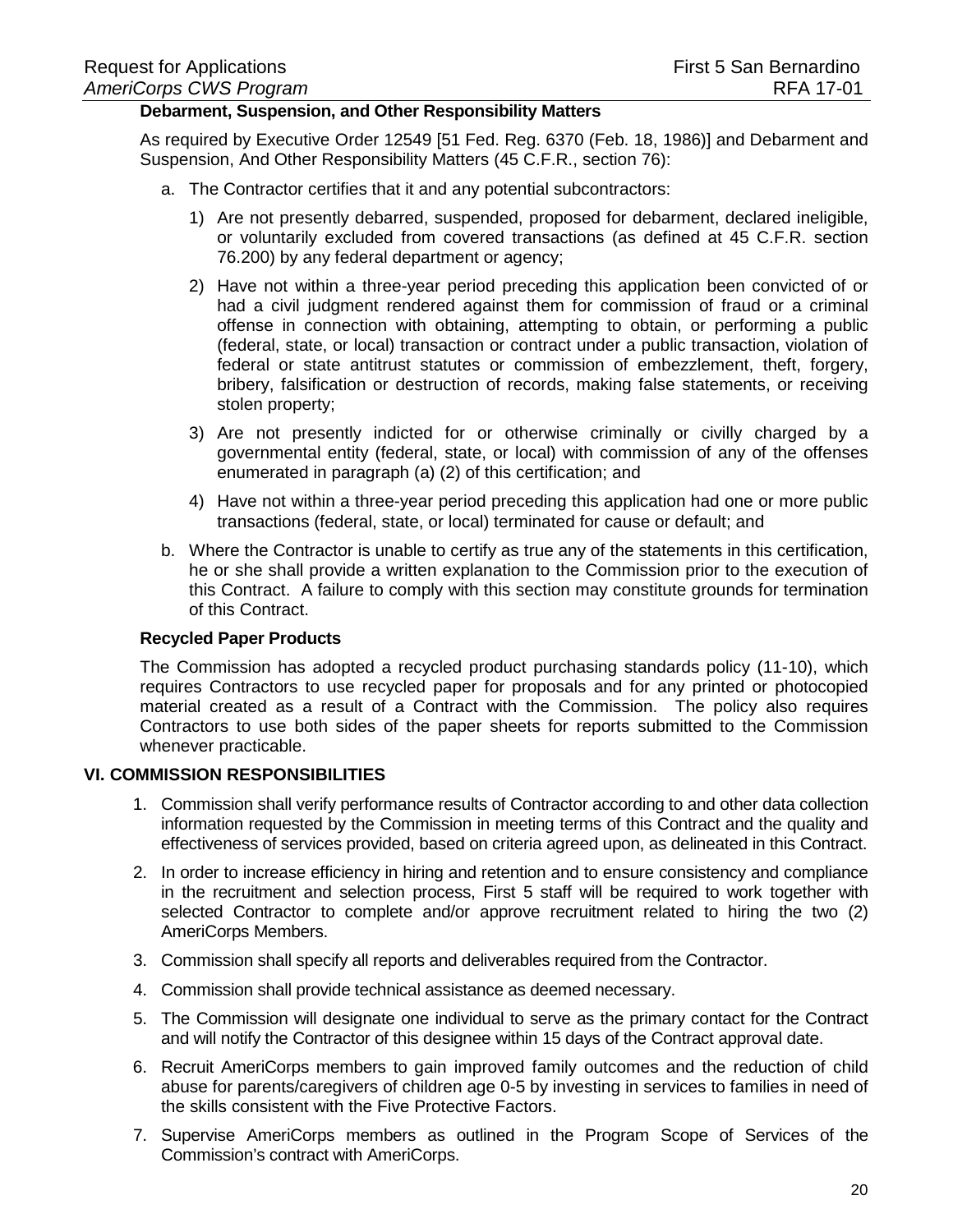- 8. Provide resources that will assist AmeriCorps members in providing supportive services to families enrolled in the Nurturing Parenting Program.
- 9. Identify a management liaison to interact with Contractor regarding AmeriCorps member's attendance, verification of timecards, and performance of service delivery.
- 10. Provide information related to Commission resources available, as requested for families in need.
- 11. As the Project Administrator, maintain project oversight and fiscal responsibilities as identified in the PCA CA Contract. During the term of the Contract between PCA CA and First 5 San Bernardino, F5SB will make a cash match contribution, as outlined in PCA CA and First 5 contract. The cash match contribution will be applied against expenditures for two (2) AmeriCorps members. The cash match contribution does not represent fee for service. The cash match contribution represents a combination of Program Operating Costs and Direct Member Costs. Including AmeriCorps member living allowances and associated payroll taxes, including FICA and Workers' Compensation.
- 12. Ensure that any/all national service signage displayed at service sites is in compliance with all applicable federal, state, and local laws, rules, regulations, ordinances, and directives.

#### **Fiscal Provisions**

**This is a non-financial agreement. However, selected Contractor will benefit by receiving two (2) AmeriCorps members to enhance your existing program.**

#### **Right to Monitor and Audit**

1. Right to Monitor and Audit

The Commission or any subdivision or appointee thereof, and the State of California or any subdivision or appointee thereof, including the Auditor General, shall have absolute right to monitor and audit all records, books, papers, documents, corporate minutes, and other pertinent items as requested, and shall have absolute right to observe the performance of Contractor in the delivery of services provided under this Contract. Contractor shall give full cooperation during any auditing or monitoring conducted.

Contractor shall cooperate with Commission in the implementation and evaluation of this Contract and comply with any and all reporting requirements established by Commission.

2. Availability of Records

All records pertaining to service delivery and all fiscal, statistical and management books and records shall be available for examination and audit by the Commission, and State representatives for a period of five years after final payment under the Contract or until all pending Commission and State audits are completed, whichever is later. Records, should include, but are not limited to participant files, monthly summary sheets, sign-in sheets, and other primary source documents. Contractor will have available for Commission review, all relevant financial records for the fiscal year being audited including documentation to verify shared costs or costs allocated to various funding sources as well as the basis for which the shared cost was allocated.

Program data shall be retained locally in San Bernardino County and made available upon request or turned over to Commission. If said records are not made available at the scheduled monitoring visit, Contractor may, at Commission's option, be required to reimburse Commission for expenses incurred due to required rescheduling of monitoring visit(s). Such reimbursement will not exceed \$50 per hour (including travel time) and be deducted from the invoiced monthly payment.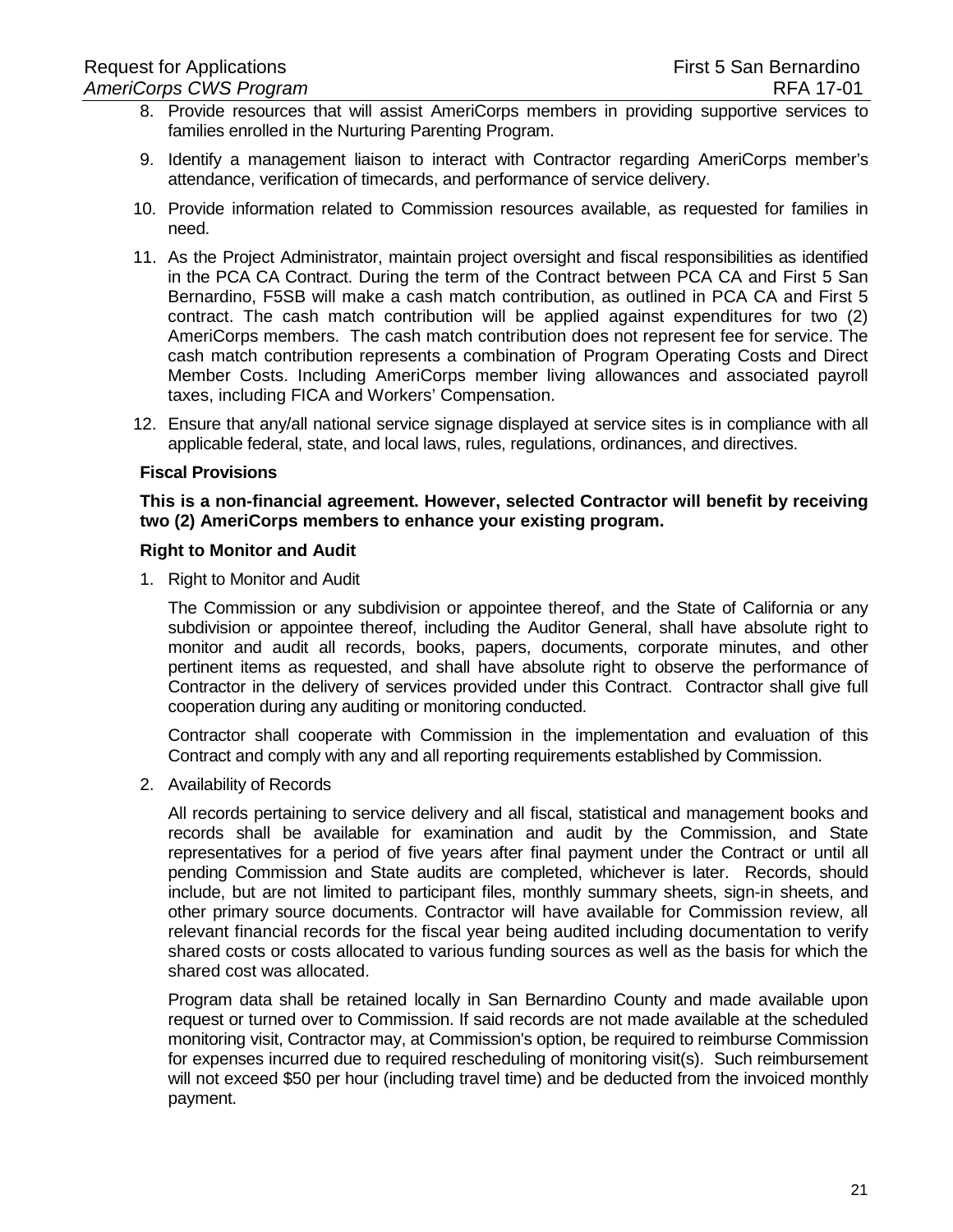#### 3. Assistance by Contractor

Contractor shall provide all reasonable facilities and assistance for the safety and convenience of Commission's representatives in the performance of their duties. All inspections and evaluations shall be performed in such a manner as will not unduly delay the work of the Contractor.

#### **VII. CORRECTION OF PERFORMANCE DEFICIENCIES AND TERMINATION**

Failure by Contractor to comply with any of the provisions, covenants, requirements, or conditions of this Contract shall be a material breach of this Contract. In such event the Commission, in addition to any other remedies available at law, in equity, or otherwise specified in this Contract, may:

- 1. Afford Contractor a time period within which to cure the breach, which period shall be established at the sole discretion of the Executive Director; and/or
- 2. Request Contractor provide and implement an action plan to correct breach within a reasonable timeframe; and/or
- 3. Immediately terminate this Contract with just cause and be relieved of the payment of any consideration to the Contractor should the Contractor fail to perform the covenants herein contained at the time and in the manner herein provided. In the event of such termination, the Commission may proceed with the work in any manner deemed proper by the Commission.
- 4. The Executive Director of the Commission shall give Contractor notice of any action pursuant to this section, which notice shall be effective when given.
- 5. The Executive Director of the Commission is authorized to exercise Commission's rights with respect to initiating any remedies or termination of this Contract in his/her sole discretion and to give notice as set forth below in this Contract.

## **VIII. EQUAL EMPLOYMENT OPPORTUNITY/CIVIL RIGHTS**

## **A. Equal Employment Opportunity/Civil Rights**

Proposer agrees to comply with the provisions of the Equal Employment Opportunity Program of the County of San Bernardino and rules and regulations adopted pursuant thereto: Executive Order 11246, as amended by Executive Order 11375, 11625, 12138, 12432, and 12250, Title VII of the Civil Rights Act of 1964 (and Division 21 of the California Department of Social Services Manual of Policies and Procedures; California Welfare and Institutions Code section 10000), the California Fair Employment and Housing Act, and other applicable Federal, State, and County laws, regulations and policies relating to equal employment or social services to welfare recipients, including laws and regulations hereafter enacted.

The Proposer shall not unlawfully discriminate against any employee, applicant for employment, or service recipient on the basis of race, color, national origin or ancestry, religion, sex, marital status, age, political affiliation or disability. Information on the above rules and regulations may be obtained from the Commission.

## **B. Civil Rights Compliance**

The Contractor shall develop and maintain internal policies and procedures to assure compliance with each factor outlined by State regulation. These policies must be developed into a Civil Rights Plan, which is to be on file with the Commission within 30 days of awarding of the Contract. The Plan must address prohibition of discriminatory practices, accessibility, language services, staff development and training, dissemination of information, complaints of discrimination, compliance review, and duties of the Civil Rights Liaison. Upon request, the Commission will supply a sample of the Plan format. The Contractor will be monitored by the Commission for compliance with provisions of its Civil Rights Plan.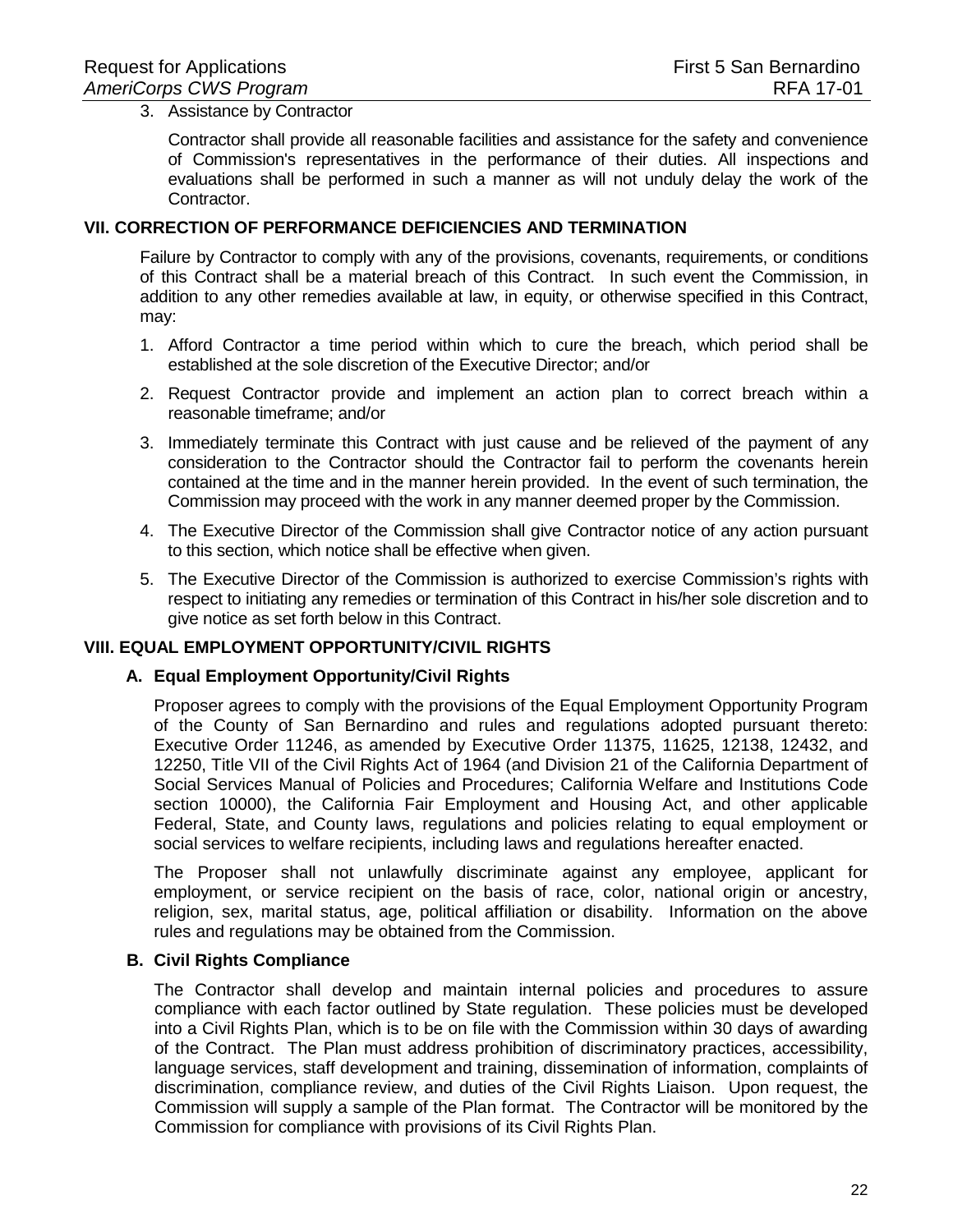#### **C. Employment of Former Commission Administrative Officials**

The Proposer shall provide information on former Commission administrative officials (as defined below) who are employed by or represent your business. The information provided includes a list of former Commission administrative officials who terminated employment within the last five years and who are now officers, principals, partners, associates or members of the business. The information should also include the employment and/or representative capacity and the dates these individuals began employment with or representation of your business. For purposes of this provision, "Commission Administrative Official" is defined as a member of the Commission Board or such officer's staff, and/or any previously employed staff member of the First 5 San Bernardino organization.

#### **Failure to provide this information may result in a rejected proposal to this RFA.**

#### **IX. IMPROPER CONSIDERATION**

The Proposer shall not offer (either directly or through an intermediary) any improper consideration such as, but not limited to, cash, discounts, service, the provision of travel or entertainment, or any items of value to any officer, employee or agent of the Commission in an attempt to secure favorable treatment regarding this RFA.

The Commission, by written notice, may immediately reject any proposal or terminate any Contract if it determines that any improper consideration as described in the preceding paragraph was offered to any officer, employee or agent of the Commission with respect to the proposal and award process or any solicitation for consideration was not reported. This prohibition shall apply to any amendment, extension or evaluation process once a Contract has been awarded.

Proposer shall immediately report any attempt by a Commission officer, employee or agent to solicit (either directly or through an intermediary) improper consideration from Proposer. The report shall be made to the supervisor or manager charged with supervision of the employee or directly to the Commission Chair. In the event of a termination under this provision, the Commission is entitled to pursue any available legal remedies.

## **X. DISCLOSURE OF CRIMINIAL AND CIVIL PROCEEDINGS**

The Commission reserves the right to request the information described herein from the Proposer<br>selected for contract award. Failure to provide the information may result in a Failure to provide the information may result in a **disqualification from the selection process and no award of contract to the Proposer.** The Commission also reserves the right to obtain the requested information by way of a background check performed by an investigative agency. The selected Proposer also may be requested to provide information to clarify initial responses. Negative information provided or discovered may result in disqualification from the selection process and no award of contract.

The selected Proposer may be asked to disclose whether the agency or any of its partners, principals, members, associates or key employees (as that term is defined herein), has been indicted on or had charges brought against it or them (if still pending) or convicted of any crime or offense arising directly or indirectly from the conduct of the firm's business, or whether the firm, or any of its partners, principals, members, associates or key employees, has been indicted on or had charges brought against it or them (if still pending) or convicted of any crime or offense involving financial misconduct or fraud. If the response is affirmative, the Proposer will be asked to describe any such indictments or charges (and the status thereof), convictions and the surrounding circumstances in detail.

In addition, the selected Proposer may be asked to disclose whether the agency, or any of its partners, principals, members, associates or key employees, has been the subject of legal proceedings as defined herein arising directly from the provision of services by the agency or those individuals. "Legal proceedings" means any civil actions filed in a court of competent jurisdiction, or any matters filed by an administrative or regulatory body with jurisdiction over the firm or the individuals. If the response is affirmative, the Proposer will be asked to describe any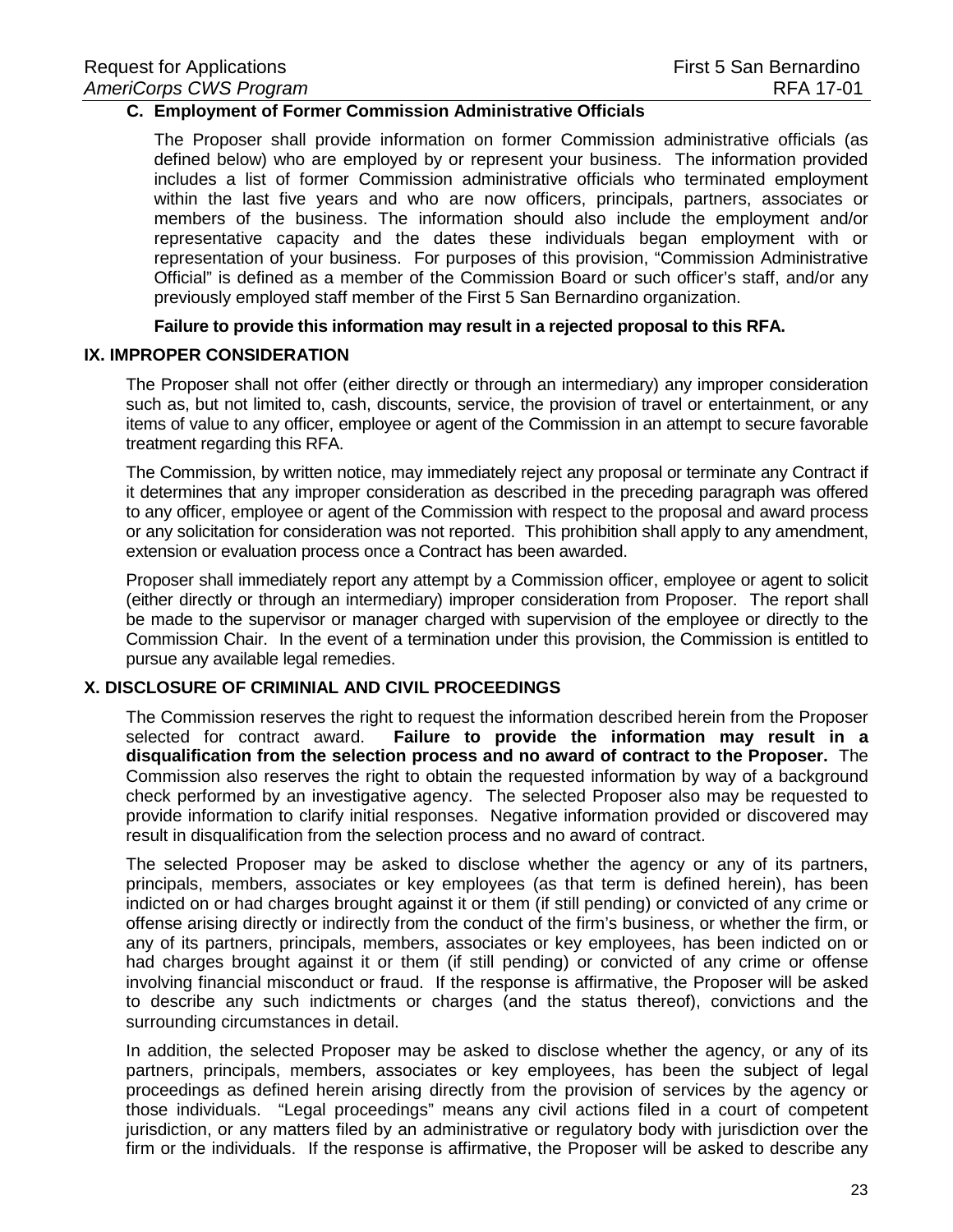such legal proceedings (and the status and disposition thereof) and the surrounding circumstances in detail.

For the purposes of this provision "key employees" includes any individuals providing direct service to the Commission. "Key employees" do not include clerical personnel providing service at the agency's offices or locations.

## **XI. CALIFORNIA PUBLIC RECORDS ACT**

All information submitted in the proposal or in response to request for additional information is subject to disclosure under the provisions of the California Public Records Act (California Government Code section 6250, et seq.). Proposals may contain financial or other data which constitutes a trade secret. To protect such data from disclosure, Proposer should specifically identify the pages that contain confidential information by properly marking the applicable pages and inserting the following notice on the front of its response:

#### **NOTICE**

The data on pages \_\_\_\_\_\_\_\_ of this Proposal response, identified by an asterisk (\*) or marked along the margin with a vertical line, contains information which are trade secrets. We request that such data be used only for the evaluation of our response, but understand that disclosure will be limited to the extent that the First 5 San Bernardino Commission determines is proper under federal, state, and local law.

The proprietary or confidential data shall be readily separable from the Proposal in order to facilitate eventual public inspection of the non-confidential portion of the Proposal.

The Commission assumes no responsibility for disclosure or use of unmarked data for any purpose. In the event disclosure of properly marked data is requested, the Proposer will be advised of the request and may expeditiously submit to the Commission a detailed statement indicating the reasons it has for believing that the information is exempt from disclosure under federal, state and local law. This statement will be used by the Commission in making its determination as to whether or not disclosure is proper under federal, state and local law. The Commission will exercise care in applying this confidentiality standard but will not be held liable for any damage or injury which may result from any disclosure that may occur.

## **XII. PROPOSAL SUBMISSION**

- A. General
	- 1. All interested and qualified Proposers are invited to submit a proposal for consideration. Submission of a proposal indicates that the Proposer has read and understands this entire RFA, to include all attachments, exhibits (as applicable), and addendum and agrees that all requirements of this RFA have been satisfied**.**
	- 2. Proposals must be submitted in the format described in this Section. Proposals are to be prepared in such a way as to provide a straightforward, concise description of capabilities to satisfy the requirements of this RFA. The page limit for proposals is 10 (ten pages) on 8  $\frac{1}{2}$  x11 paper with one (1') inch margins. Expensive bindings, folders, colored displays, promotional materials, etc., are not necessary or desired. Emphasis should be promotional materials, etc., are not necessary or desired. concentrated on conformance to the RFA instructions, responsiveness to the RFA requirements, and on completeness and clarity of content.
	- 3. Proposals must be complete in all respects as required in this RFA. A proposal may not be considered if it is conditional or incomplete.

**Proposals must be received at the 735 E. Carnegie Drive, Suite 150, San Bernardino, CA 92408, no later than the date and time specified in the RFA Deadline.** 

All proposals and materials submitted become the property of the Commission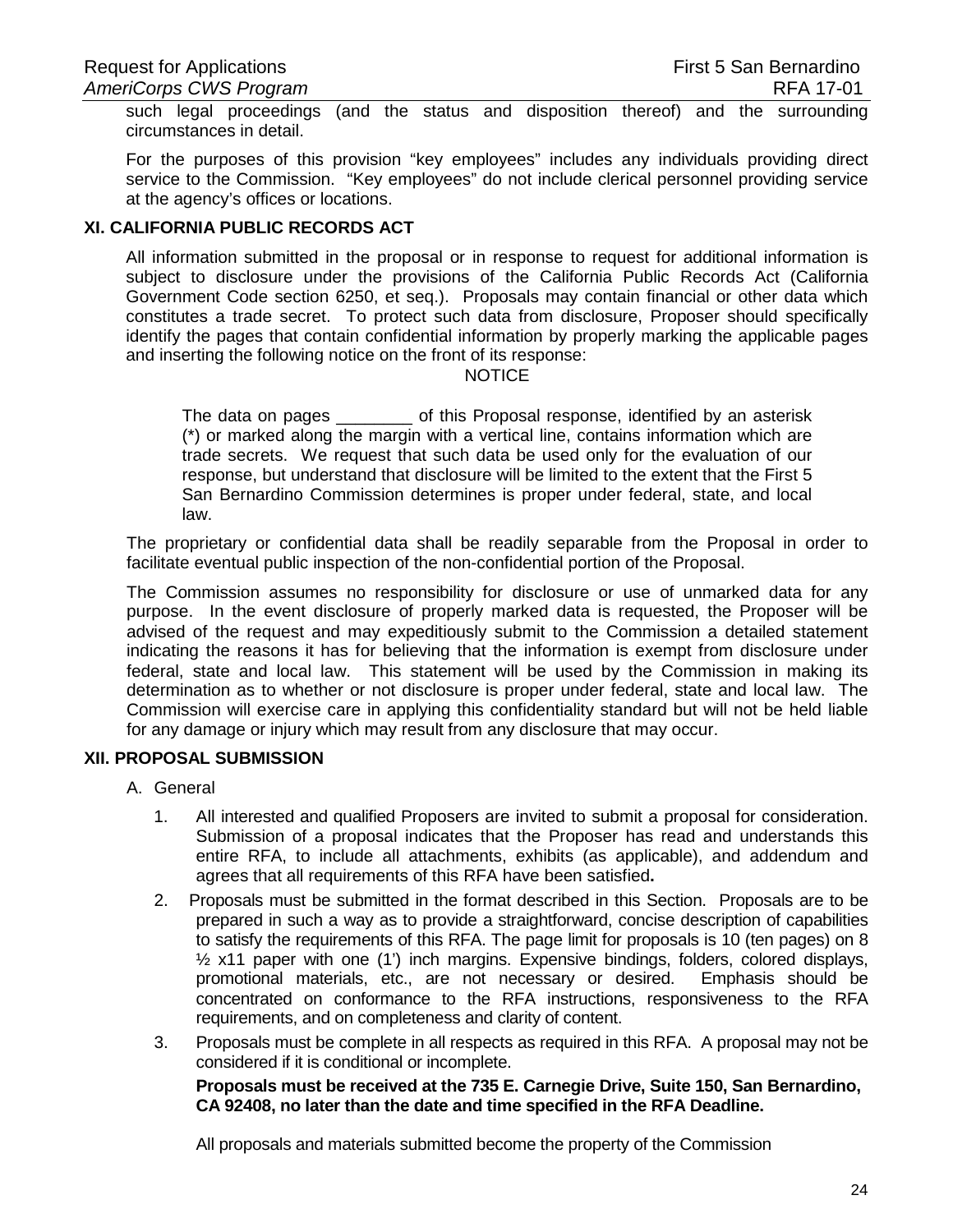- B. Qualifications Presentations
	- 1. An original, which may be bound with a binder clip and 1 copy is required. The original copy must be clearly marked "Master Copy". If one copy is not clearly marked "Master Copy", the submission may be rejected.
	- 2. All qualifications submissions must be submitted on 8  $\frac{1}{2}$  " by 11" paper with single sided printing, unless specifically shown to be impractical, with no less than 1" top, bottom, left and right margins. Submissions must be typed or prepared with word processing equipment and double-spaced. Typeface must be no more than 12 characters per inch. Each page, including attachments and exhibits, must be clearly and consecutively numbered at the bottom center of the page.
	- C. Submission Format

Response to this RFA must be submitted in the following sequence and format:

- 1. Cover Page A letter, on letterhead stationary, signed by a duly authorized officer, employee, or agent of the Proposer submitting the qualifications submission, which must include the following information:
	- a. A statement that the qualifications are is submitted in response to the CWS AmeriCorps Program, Utilizing the Nurturing Parenting Program RFA 17-01.
	- b. A statement indicating which individuals, by name, title, address, and phone number, are authorized to negotiate with the Commission on behalf of the Proposer.
	- c. A statement certifying that the undersigned, under penalty of perjury, is an agent authorized to submit the qualifications on behalf of the Proposer.
	- d. A list of Former Commission Administrative Officials affiliated with the organization/firm. If none, so state.
- 2. Table of Contents A complete table of contents for the entire qualifications submission with respective page numbers opposite each topic.
- 3. Proposal Narrative Should address, but not be limited to, all items listed in RFA and Attachment A. Proposal at minimum must include:
	- Program description strategy and experience.
	- Proposed utilization of AmeriCorps Member.
	- Target population and service area.
- 4. Insurance

Provide proof of insurance or a statement that the Proposer will obtain insurance in the amounts and coverages stated in the RFA (pages 15-18) Indemnification and Insurance Requirements prior to the delivery of service.

## **XIII. QUALIFICATIONS EVALUATION AND SELECTION**

A. Evaluation Process

All qualifications submissions will be subject to a standard review process developed by the Commission. A primary consideration shall be the effectiveness of the Proposer(s) in the delivery of comparable or related services based on demonstrated performance.

B. Evaluation Criteria

All qualifications submissions will be subject to a standard review process developed by the Commission to yield the Proposer the proper due diligence in the evaluation phase of the RFA process.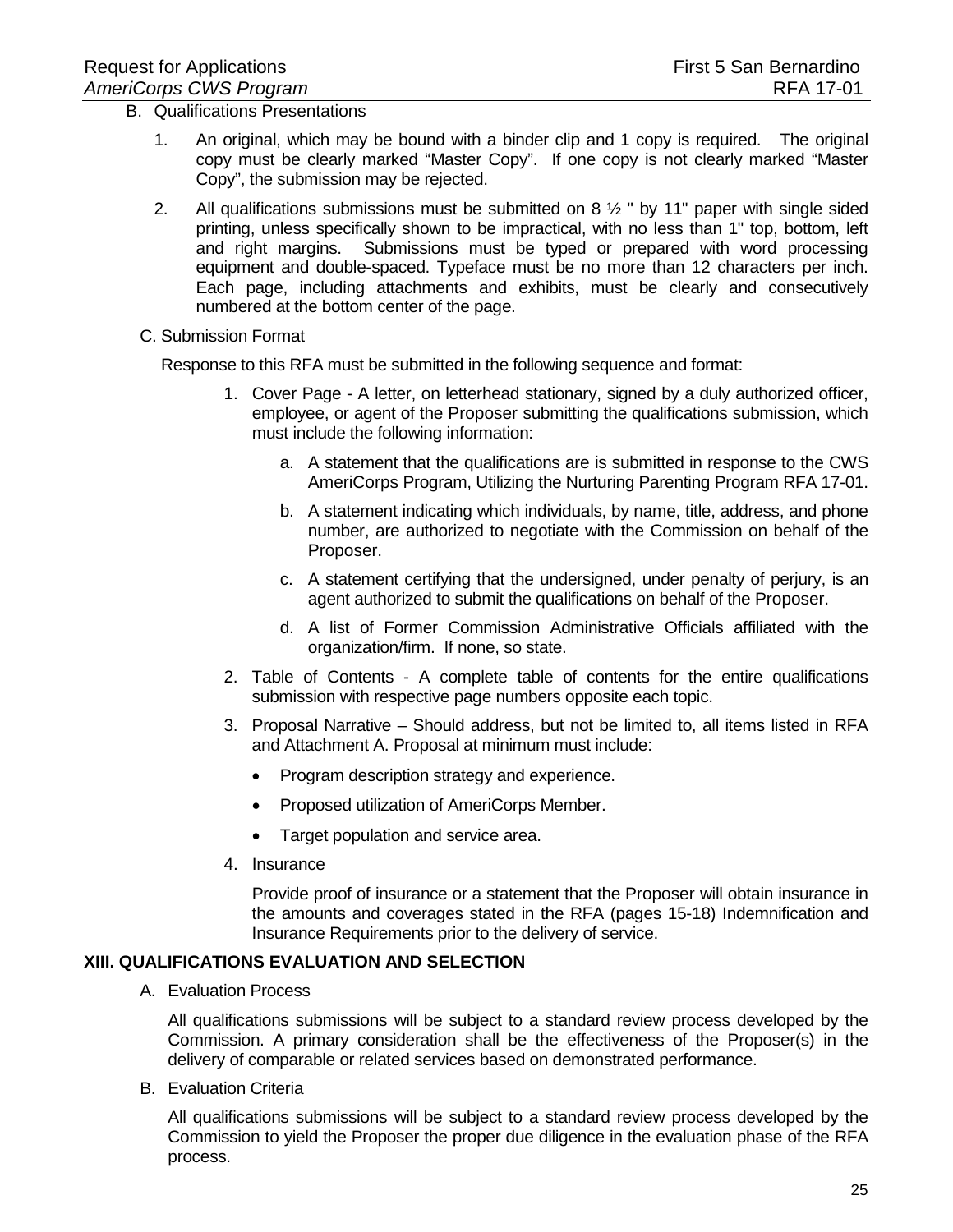- 1. Administrative Review All qualifications submissions will be initially evaluated to determine if they meet the following minimum requirements:
	- a. Must be complete as set forth in RFA including all required documents, and be in compliance with all the requirements of this RFA.
	- b. Must meet the requirements as stated in the Minimum Requirements as outlined in RFA.

**Failure to meet these requirements will result in a rejected qualifications submission. Incomplete packages (those missing information/required documents) will be disqualified.** No package shall be rejected, however, if it contains a minor irregularity, defect or variation if the irregularity, defect or variation is considered by the Commission to be immaterial or inconsequential. In such cases the Commission may elect to waive the deficiency and accept the package. **Unsuccessful Proposer(s) in the Administrative Review phase will not have the option to submit an appeal.**

- 2. Critical Evaluation Submissions meeting the above requirements will be evaluated on the basis of the following criteria, (not necessarily in order of priority):
	- a. Proposed Scope of Services and Strategies
	- b. Readiness to provide services
	- c. Experience
	- d. Staffing levels and qualifications
- C. Contract Award

Contract(s) will be awarded based on a competitive selection of qualifications submissions received.

The contents of the submission of the successful Proposer will become contractual obligations and failure to accept these obligations in a contractual agreement may result in cancellation of the award.

D. Appeals

In response to a denied award, Proposer may protest, provided the appeal is in writing, is delivered to the address listed, and submitted within five (5) business days of the date on the notification of a denied award. Grounds for an appeal are that the Commission failed to follow the selection procedures and adhere to requirements specified in the RFA and any addenda or amendments; there has been a violation of conflict of interest provided by California Government Code Section 87100 et seq.; or violation of State or Federal law. Appeals will not be accepted on any other grounds. Only an agency that has submitted a RFA in compliance with the RFA 17-01 and addenda or amendments may present a protest to the Commission. An appeal submitted by any other parties or individuals, including potential subcontractors, employees or unrelated entities, will not be considered and shall be automatically rejected.

In the event of an appeal, all appeals will be handled by a panel designated by the Commission. The Commission will consider only those specific issues addressed in the written appeal. A written response will be directed to the protesting Proposer advising of the decision with regard to the protest and the basis for the decision. Any decision of the Commission will be final.

The appeal must include the following: 1) reference to the CWS AmeriCorps Program RFA 17-01 Appeal; 2) basis of appeal; 3) supporting documentation and statements (optional); and 4) name, position, address, telephone, facsimile numbers, and email for agency point of contact for the appeal.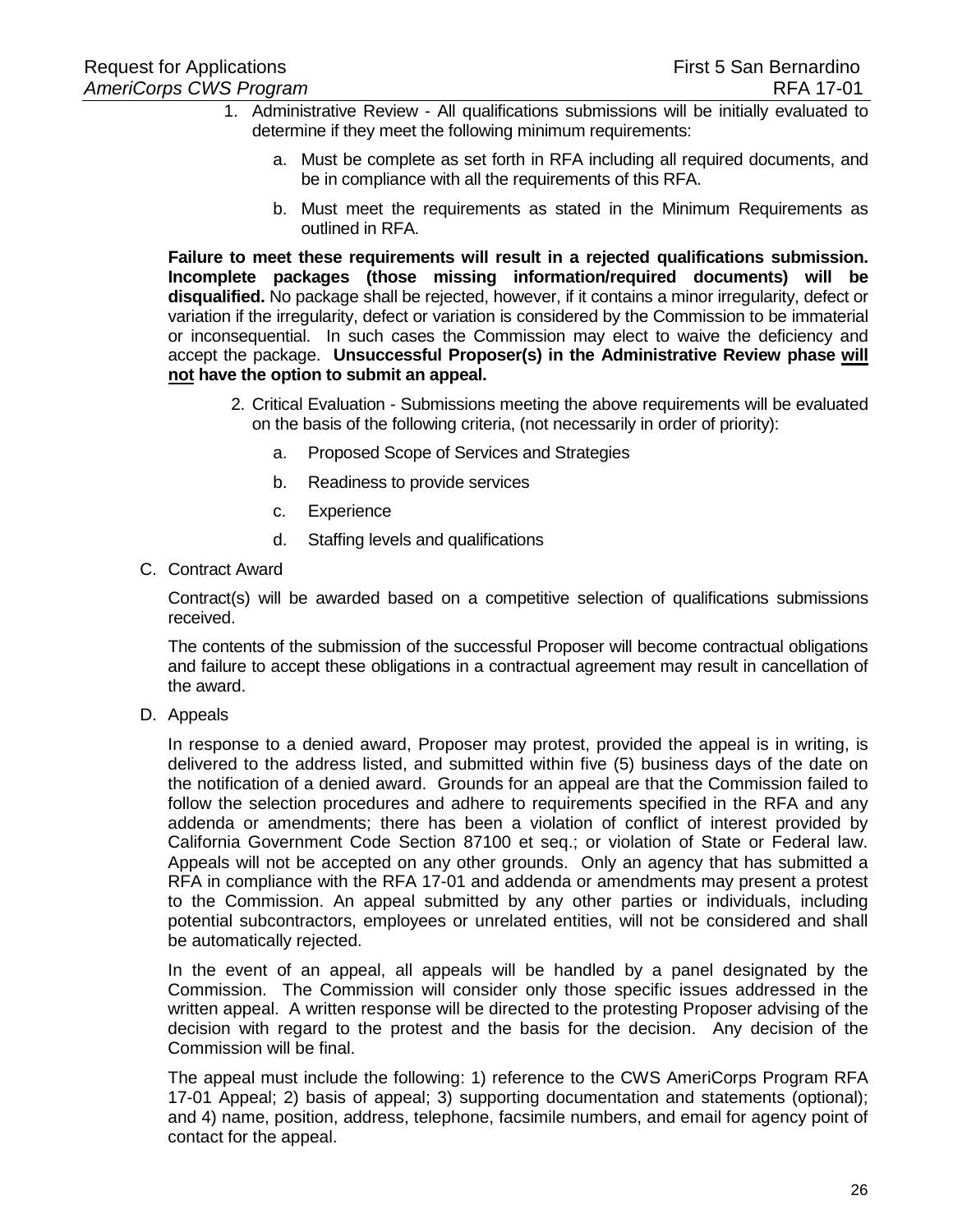## E. Final Authority

The final authority to award a Contract rests solely with the Children and Families Commission for San Bernardino County.